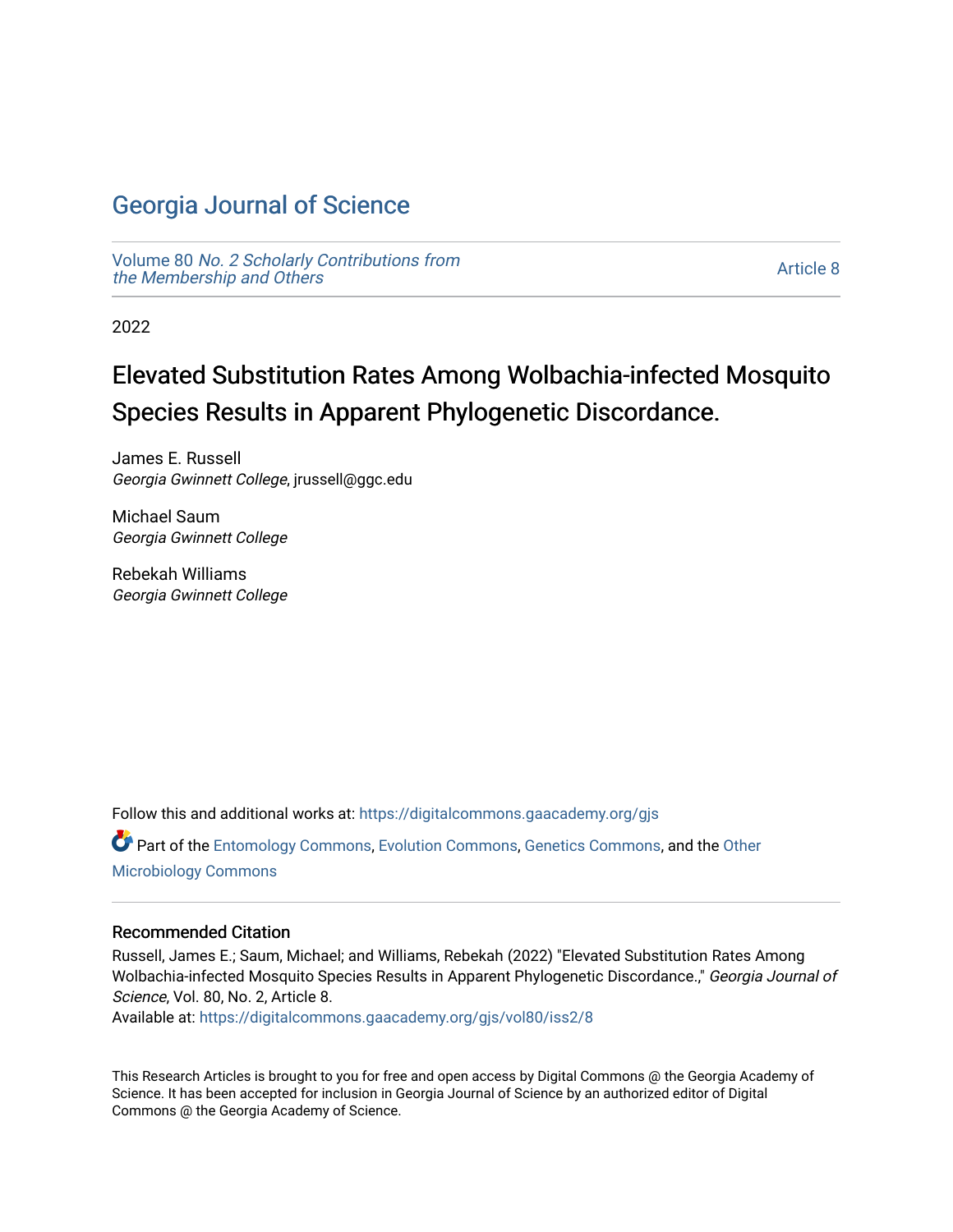# Elevated Substitution Rates Among Wolbachia-infected Mosquito Species Results in Apparent Phylogenetic Discordance.

### Acknowledgements

We thank professors Wendy Dustman, Rebekah Ward, Fengjie Sun, and the Lawrenceville Science Tavern for useful discussion on research results.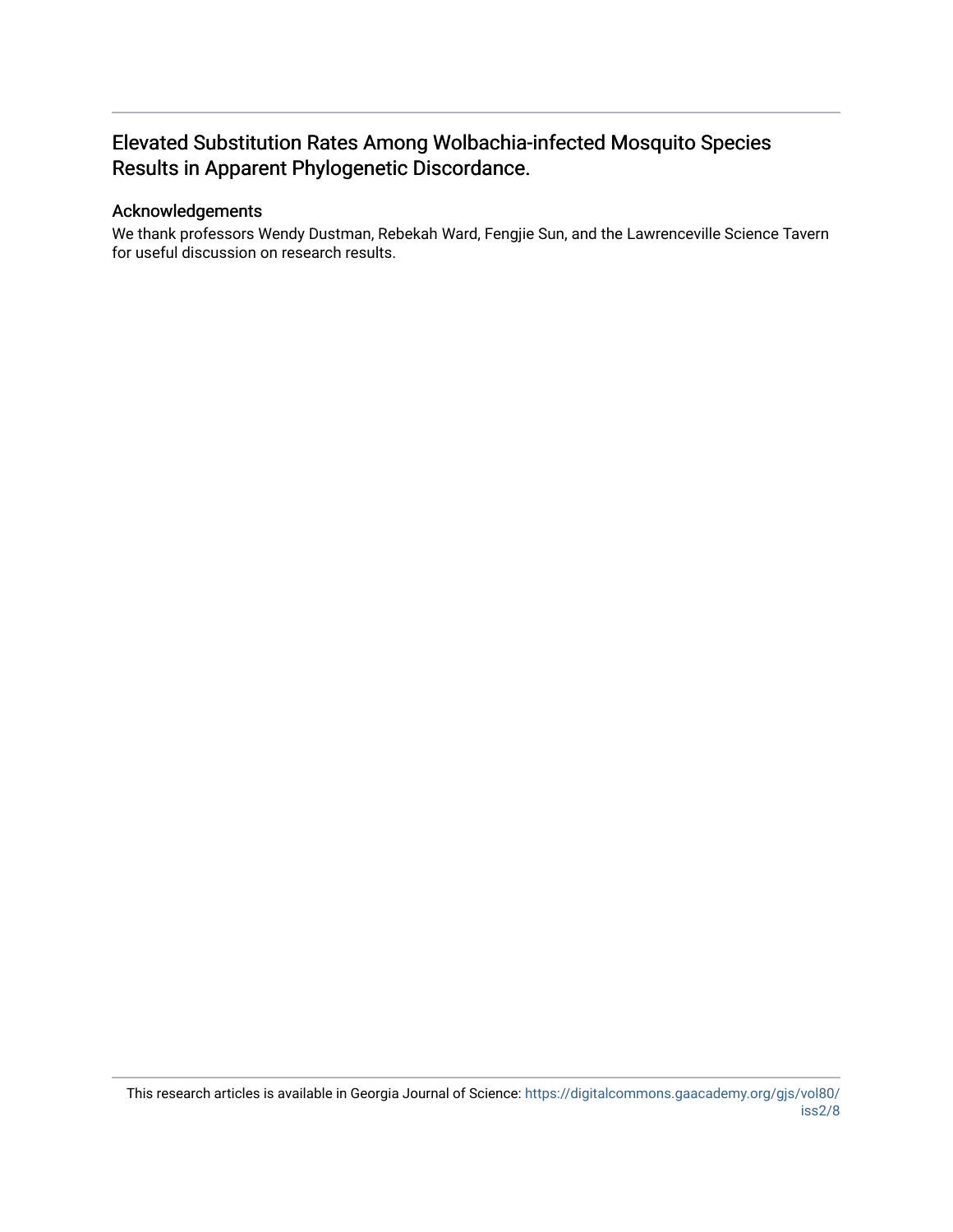### **Elevated Substitution Rates Among** *Wolbachia-***infected Mosquito Species Results in Apparent Phylogenetic Discordance.**

James E. Russell\* Michael Saum Rebekah Williams School of Science and Technology Georgia Gwinnett College Lawrenceville, GA, 30019 \*corresponding author [jrussell@ggc.edu](mailto:jrussell@ggc.edu)

#### **ABSTRACT**

As one of the most widely distributed bacterial cytoplasmic symbionts on earth, *Wolbachia pipientis* Hertig serves as a model organism for the understanding of hostsymbiont interactions. Many mosquito species are infected with *Wolbachia* strains that induce a form of reproductive manipulation called cytoplasmic incompatibility, in which infected females gain a reproductive advantage over uninfected females in mixed infection populations. The selective advantage of cytoplasmic incompatibility often results in a population sweep of *Wolbachia* and co-transmitted mitochondrial genomes. Mitochondrial evolution and phylogenetic inferences drawn from mitochondrial gene sequences are thus potentially compromised by reproductive manipulating symbionts, like *Wolbachia*. Our initial analyses of phylogenetic patterns among collected *Wolbachia*-infected and uninfected mosquito species suggested significant *Wolbachia*induced effects on mitochondrial evolutionary patterns. Discordant mitochondrial and nuclear phylogenies among *Aedes* and *Culex* species were associated with infections status, with a distinct mitochondrial clade of infected *Aedes* and *Culex* species, separate from uninfected species of the genera. Statistical analyses of molecular substitution among infected and uninfected sequence samples revealed elevated rates of substitution for the mitochondrial sequences of the discordant infected *Aedes/Culex* clade. Subsequent phylogenetic analyses suggested that the observed discordance could be attributed to long-branch attraction effects associated with elevated rates of substitution. Our results highlight the impact cytoplasmic selection can have on phylogenetic inference in limited sample sets with *Wolbachia*-infected and uninfected species.

Keywords: *Wolbachia*, mosquito, mitochondria, cytoplasmic incompatibility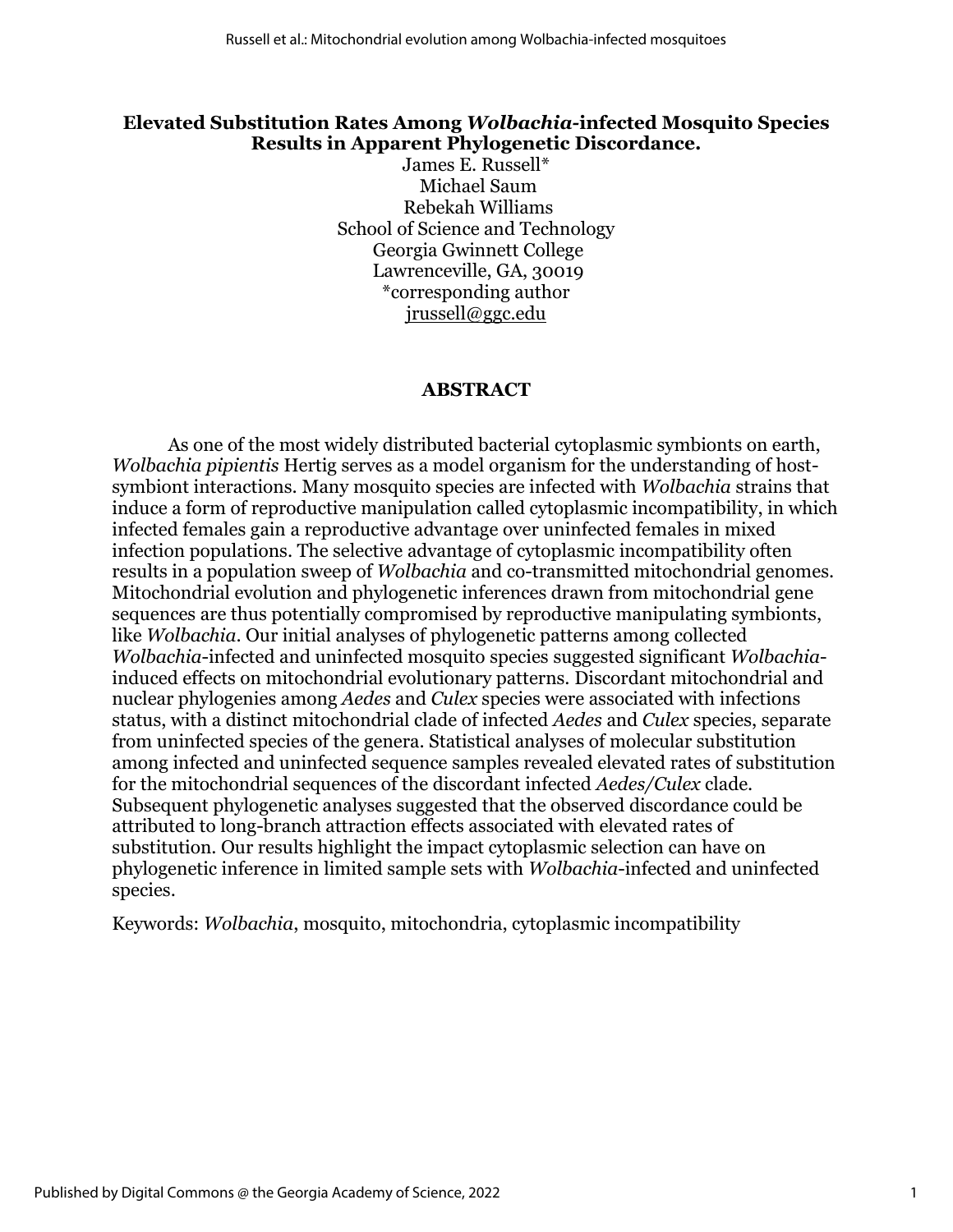### **INTRODUCTION**

*Wolbachia* is an intracellular maternally inherited bacterium that frequently acts as a reproductive parasite by manipulating host biology in such a way that its future transmission is increased regardless of cost to the host (Stouthamer et al. 1999, Werren et al. 2008). While in some arthropods *Wolbachia* biases population sex ratios in favor of transmitting females, mosquitoes and other arthropods are affected by strains of *Wolbachia* that induce the process of cytoplasmic incompatibility. Cytoplasmic incompatibility (CI) *Wolbachia* prevents uninfected female mosquitoes from producing viable offspring with infected males while *Wolbachia*-positive females can reproduce with any male regardless of the male's infection status, thus giving infected females a reproductive advantage (Binnington and Hoffman 1989, O'Neill et al. 1992). *Wolbachia* strain specificity and superinfection status (individuals infected with more than one *Wolbachia* strain) can also result in relative reproductive advantages for infected females (Sinkins et al. 1995). The well-documented selective advantage of *Wolbachia*infected females has resulted in rapid infection frequency increases among *Drosophila simulans* populations of Australia (Kriesner et al. 2013) and California (Turelli and Hoffmann 1991, Turelli and Hoffmann 1995) and many other species and populations (Rasgon and Scott 2003, Schmidt et al. 2017).

The combination of phenotypically–derived selection for the spread of *Wolbachia* and linkage disequilibrium between maternally-inherited *Wolbachia* and mitochondrial DNA results in indirect selection on mtDNA among infected populations. (Hurst and Jiggins 2005). Since infected females typically co-transmit mtDNA with *Wolbachia* the rapid spread of *Wolbachia* can result in a mitochondrial selective sweep (Richardson et al. 2012, Shoemaker et al. 2004, Turelli et al. 1992). *Wolbachia*-mediated selective sweeps have been implicated in the reduced mitochondrial genetic diversity of *Drosophila recens* Wheeler (Shoemaker et al*.* 2004), *Eurema hecabe* Linnaeus (Narita et al. 2006), *Eupristina verticillata* Waterston (Sun et al. 2010), *Coenonympha tullia* Müller (Kodandaramaiah et al. 2013), *Cydia fagiglandana* Zeller (Avtziz et al. 2014), and the mosquito species *Aedes albopictus* Skuse (Armbruster et al. 2003) and *Culex pipiens* Linnaeus (Atyame et al. 2011). The evolutionary impact of selective sweeps and reduced genetic variation is a limitation on the adaptive potential of mitochondrial gene pools resulting from reduced effective population size and elevated patterns of nonsynonymous substitution (Cariou et al. 2017, Shoemaker et al. 2004). This is of particular relevance for disease vector mitigation efforts among mosquito species using *Wolbachia* as a gene drive mechanism (Hoffmann et al. 2011, Ruang-areerate and Kittayapong 2006, Xi et al. 2005).

*Wolbachia* is primarily sustained through vertical or mother-to-offspring transmission, though in many species horizontal transmission of *Wolbachia* has been implied from the isolation of similar strains in unrelated host species and from discrepancies between evolutionary histories of endosymbionts and hosts (Kikuchi and Fukatsu 2003, Schilthuizen and Stouthamer 1997, Werren et al. 1995, Zhou et al. 1998). Violation of the assumption of infected host species-*Wolbachia* coevolution together with indirect selection on mtDNA, can complicate phylogenetic analyses using mitochondrial molecular markers, like the *CO1* gene region (Hurst and Jiggins 2005). Reports of discordance between mitochondrial and nuclear phylogenies have been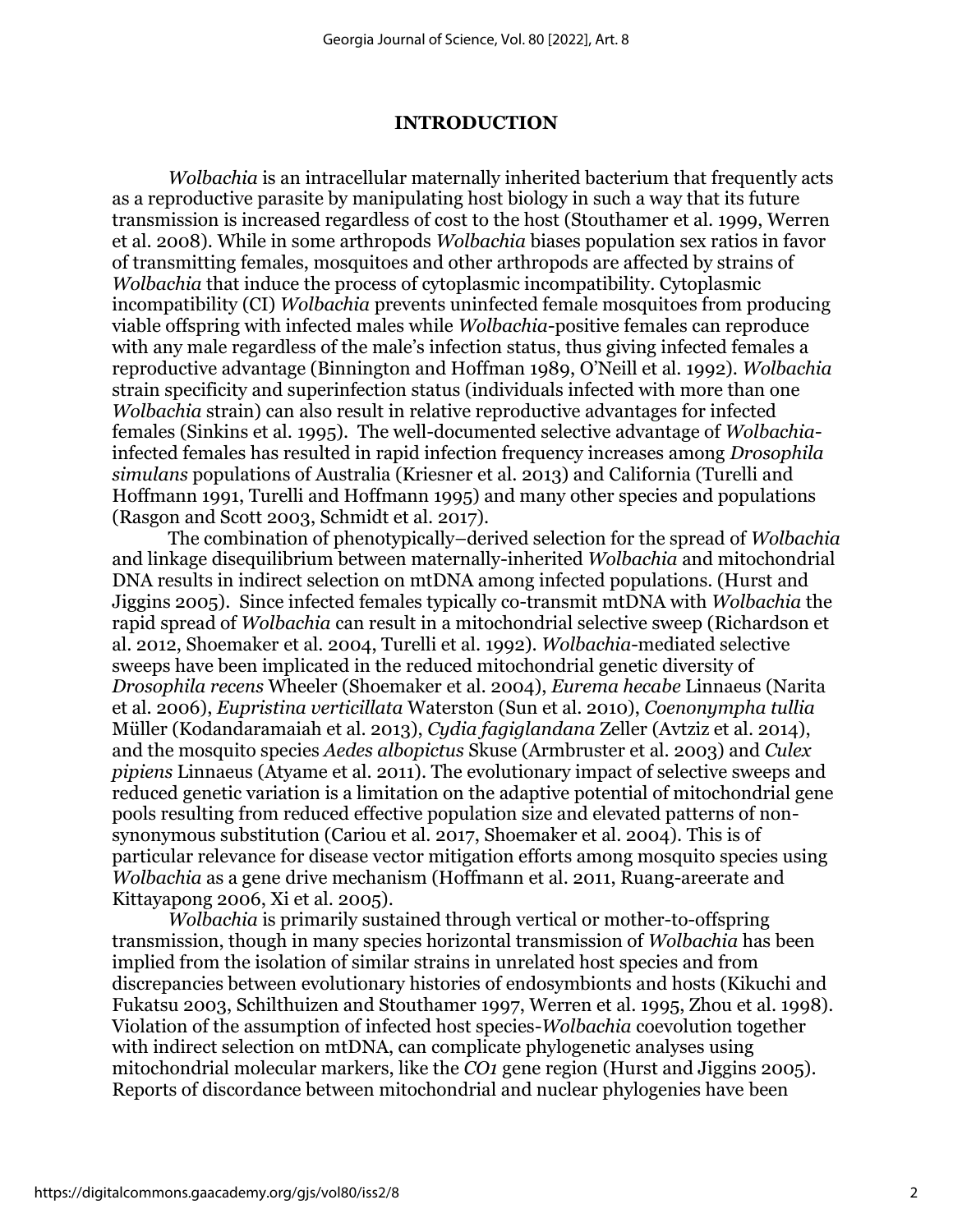attributed to divergent mitochondrial clades within species complexes associated with hybrid introgression of mitochondria and subsequent *Wolbachia-*mediated selective sweeps (Dyer et al. 2011, Jiggins 2003, Narita et al*.*, 2006, Whitworth et al. 2007, Turelli et al. 2018). The utility of the *CO1* gene region as a reliable marker for species designation and phylogenetic analyses has been brought into question by such findings (Hurst and Jiggins 2005). However, Smith et al. (2012) found no evidence of mitochondrial *CO1* barcoding taxon misidentification associated with *Wolbachia* infection, noting the potential for such and recommending *Wolbachia* screening in DNA barcoding studies.

The aim of this study was to investigate the evolutionary impact of *Wolbachia* infections on mosquito species by analyzing the phylogenetic structure of the mosquito mitochondrial (*CO1* barcoding region), nuclear (*ITS2* gene region), and *Wolbachia* MLST gene regions *coxA* and *gatB* (Baldo et al. 2006). Violation of an *a priori* assumption of mitochondrial phylogenetic concordance among sampled species resulted in a post-hoc test of the hypothesis that *Wolbachia*-induced selection resulted in accelerated rates of evolution for mitochondrial gene sequences among infected species.

### **MATERIALS & METHODS**

### **Collection and Identification of Specimens**

Adult mosquitoes were collected during July-September of 2016 from four different locations across metro Atlanta, GA, USA and from May-August of 2017 from five different locations across metro Atlanta, using human landing catch and  $CO<sub>2</sub>$ -baited CDC light traps (John W. Hock Co., Gainesville, FL) charged with 95% EtOH. Specimens were identified morphologically using dichotomous taxonomic keys (Burkett-Cadena, 2013) and were grouped by genus and/or species and location, then stored in 100% ethanol in a -40 °C freezer until DNA extraction was performed.

### **DNA extraction, amplification and sequencing**

DNA was extracted from whole mosquitoes using a standard Qiagen DNeasy Blood and Tissue kit (Qiagen, Valencia, CA). PCR amplifications of partial mitochondrial cytochrome oxidase subunit one (*CO1*) sequences and nuclear gene *ITS2* sequences for all specimens were conducted using universal *CO1* primers HCO and LCO (Folmer et al. 1994) and universal *ITS2* 5.8S and 28S primers (Manonmani et al. 2001) (Supp. Table 1).

*Wolbachia* infection was assessed for all samples by PCR amplification of 16S rDNA genes using *Wolbachia-*specific primers (O'Neill et al. 1992). To further determine *Wolbachia* diversity, samples previously amplified for 16S were subjected to a PCR assay with primers for specific amplification of *coxA* and *gatB* (Baldo et al. 2006) (Supp. Table 1). For all reactions, PCR was carried out with an initial denaturation step at 95°C for 3 min followed by 30 cycles with a denaturation step at 94°C for 30 sec, elongation at 54°C for 30 sec, and extension at 72°C for 90 sec, then a final extension step at 72°C for 5 min. PCR products were electrophoresed on agarose gel stained with SYBR Green and visualized with ultraviolet light, after which PCR products matching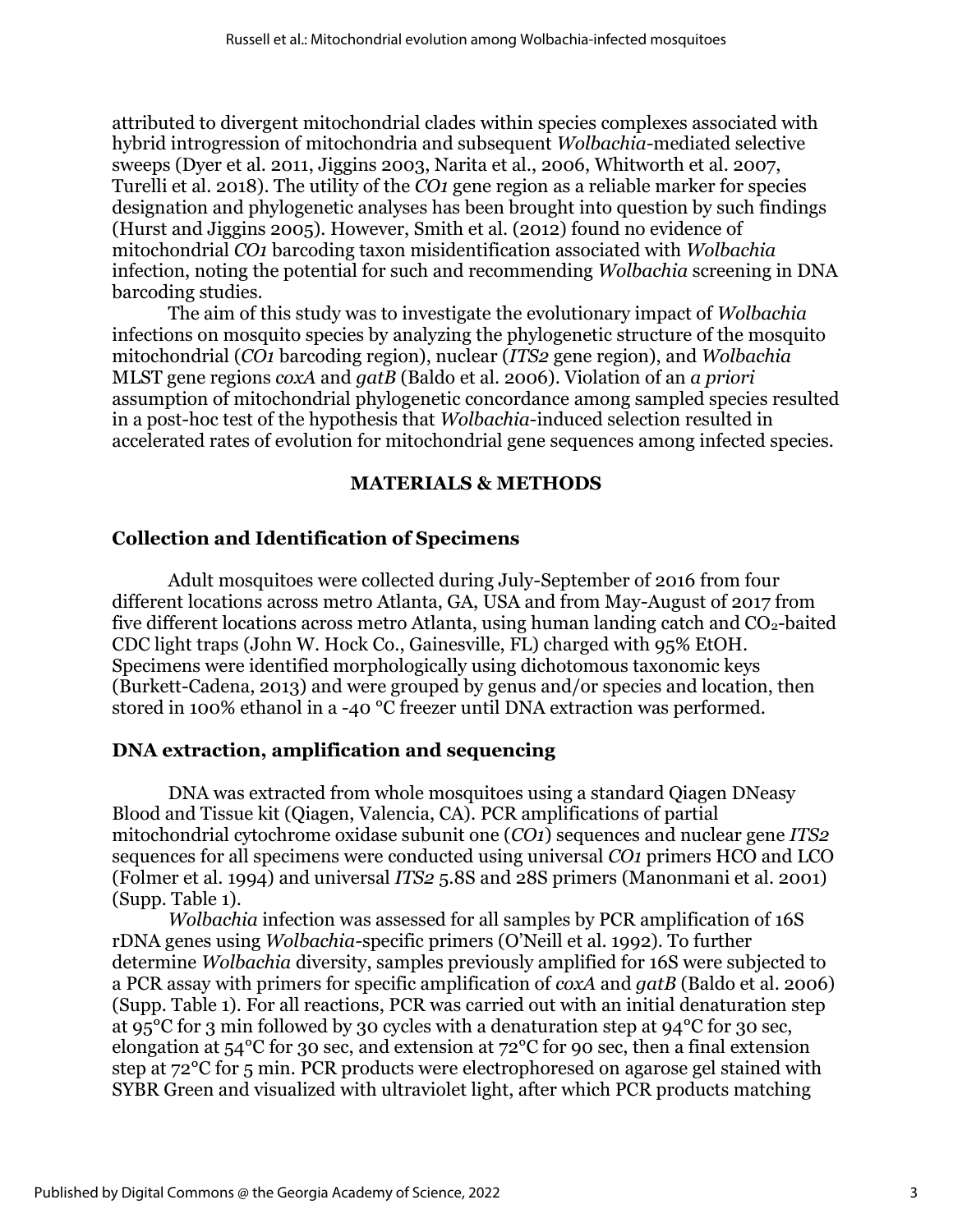target gene size completed Sanger capillary sequencing at the Georgia Genomics Facility (Athens, GA, USA) and Eurofins Genomics Facility (Louisville, KY, USA).

### **Data analysis**

All sequences for *CO1*, *ITS2*, *coxA* and *gatB*, were viewed using FinchTV 1.4.0 (Geospiza, Inc.; Seattle, WA, USA) and CHROMAS 2.6.6 (Technelysium Pty Ltd, South Brisbane, AU). GenBank's BLASTn tool ([http://www.ncbi.nlm.nih.gov/BLAST/\)](http://www.ncbi.nlm.nih.gov/BLAST/) was used to perform similarity searches for all sequences in order to support or reject morphological identification of specimens, as well as to retrieve reference sequences for subsequent alignment in MEGA 7 using MUSCLE with default parameters. Uncalled bases and alignment inconsistencies were resolved by analysis of chromatogram files and manual manipulation of sequence alignments.

Alignments for each gene were analyzed using neighbor joining, maximum parsimony and maximum likelihood methods in MEGA 7. Tree topologies were compared among phylogenetic methods for consensus. Maximum likelihood analyses for all sequence alignments, nucleotide and amino acid, were conducted using best fit substitution models based on lowest BIC, AICc, and highest log likelihood scores in MEGA 7.0. Concatenation of *coxA* and *gatB* gene sequences were phylogenetically analyzed using *Wolbachia* MLST [\(https://pubmlst.org/](https://pubmlst.org/wolbachia/)*Wolbachia*/) sequences from *Brugia malayi* Brug as an outgroup, with *Drosophila melanogaster* Meigen and *Muscidifurax uniraptor* Girault and Sanders as representative *Wolbachia* supergroup A samples and *Drosophila simulans* Sturtevant and *Trichogramma deion* Pinto and Oatman as representative *Wolbachia* supergroup B samples.

DNA polymorphism and population genetic analyses of neutral evolution were conducted using Tajima's D and Fu and Li's tests in DnaSP v6 (Rozas et al. 2017). Between-species analysis of molecular evolution was conducted through analyses of pairwise sequences comparisons, using *Drosophlia neotestacea* Grimaldi, James and Jaenike as an outgroup, with Tajima's Relative Rate test in MEGA and chi square analysis of unique nucleotide differences in R package rr.test. A one-sided *t*-test on the unique nucleotide differences (d) between infected and uninfected individuals in select *Aedes* and *Culex* genera was conducted with the following parameters: Null Hypothesis H0:  $\mu$ d  $\leq$  15, Alternative Hypothesis H1:  $\mu$ d > 15; where  $\mu$ d is the species population mean of the differences (d) between unique nucleotides for Seq A(Infected) and Seq B (Uninfected) when compared with a common outgroup sequence. Since Seq A is always Infected and Seq B is always Uninfected,  $d \ge 0$ . For comparison, t-tests were also separately conducted within infected species (*A. albopictus* and *C. pipiens*) and uninfected (*A. vexans* and *C erraticus*) species assuming, H0:  $\mu$ d  $\geq$  10, Alternative Hypothesis H1:  $\mu$ <sup>d</sup> < 10. The  $\mu$ <sup>d</sup> values represent higher and lower thresholds for determining differences between infected and uninfected species and similarities within infected and uninfected species, respectively.

Post-hoc analysis of phylogenetic discordance between mitochondrial (*CO1*) gene regions for select *Aedes* and *Culex* species was conducted using a Shimodaira-Hasegawa test (SH test) of tree topology with constraints for *Aedes* and *Culex* monophyly using IQ-TREE (Nguyen et al. 2015).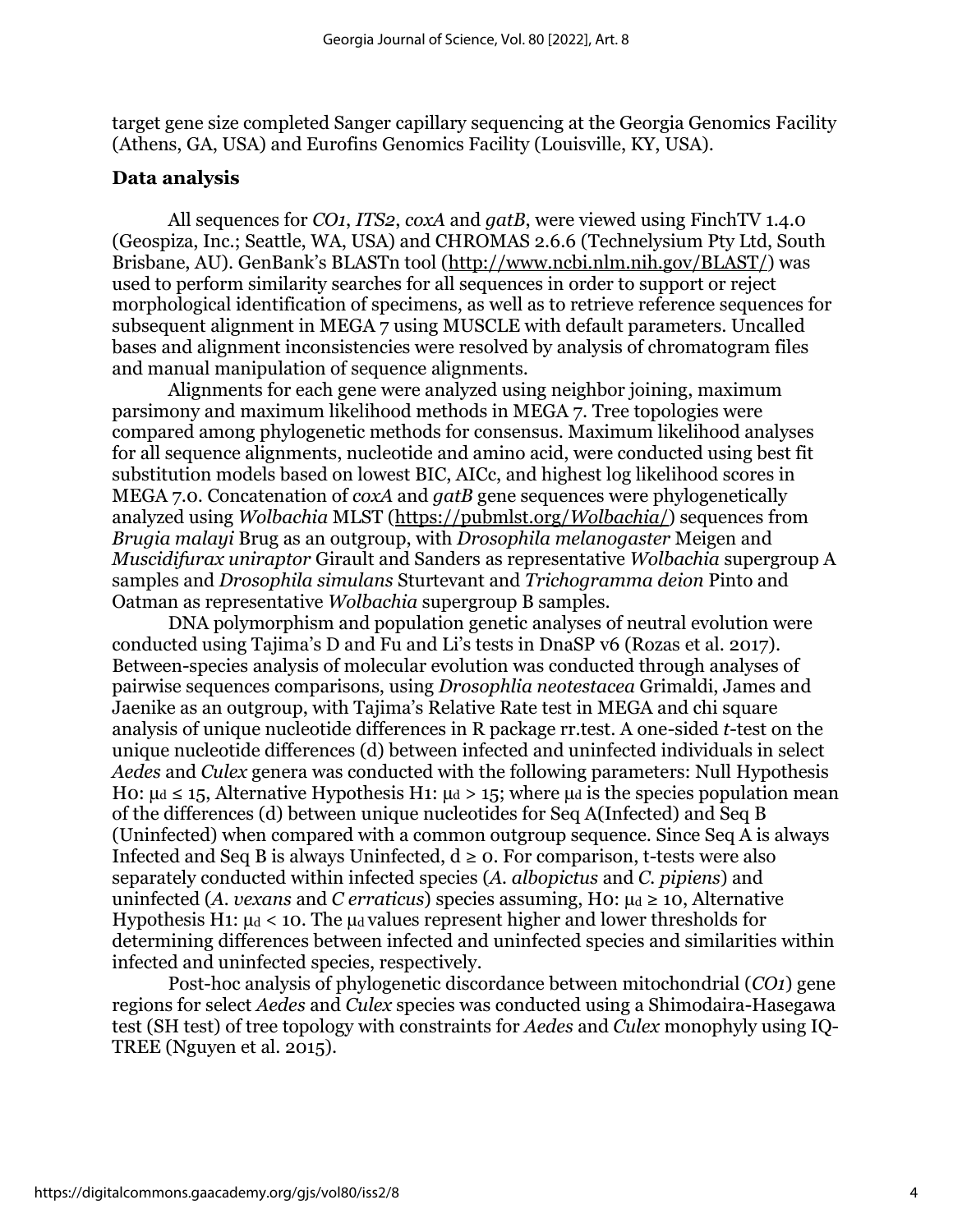### **RESULTS**

*CO1* sequences were examined for 75 individual mosquitoes of 14 separate species and 7 genera. *Cx. pipiens* and *Culex quinquefaciatus* Say were considered a single species for phylogenetic analyses, hereafter referred to as *Cx. pipiens*, given across species monophyly and within species paraphyly of the taxa (Fig. 1). Among these sequences, 30 distinct mitochondrial haplotypes were identified as a result of 203 polymorphic sites considered parsimony informative. *Wolbachia* infection was detected via PCR assay using *Wolbachia* specific primers for the 16S *Wolbachia*-specific gene in 40 individuals (53.33%) representative of 6 species, with no discrepancy between these results for both primers (see Supp. Table 2). Infected individuals were comprised of only 12 mitochondrial haplotypes, with 1 single haplotype representing 23 *Aedes albopictus*  individuals. All individuals from species in which Wolbachia was detected tested positive for Wolbachia, i.e. there were no infection frequencies less than one (Supp. Table 2).

*Wolbachia* positive individuals underwent additional PCR assay using strainspecific primers for the *Wolbachia coxA* and *gatB* genes. PCR assay for these genes was successful for a subset of infected individuals and concatenation of these sequences revealed 93 parsimony informative sites with 11 haplotypes. Maximum likelihood trees were created for all mitochondrial, *Wolbachia* concatenation, and *ITS2* sequences utilizing the General Time Reversible, Hasegawa-Kishino-Yano, and Jukes-Cantor models, respectively, with 1000 bootstrap pseudoreplications. Each prefix to species name in the phylogenies represents a unique haplotype, with the exception of the *A. albopictus* taxa in the *CO1* tree. The *A. albopictus* prefixes (Xn) are designated to represent number of individuals (n) with that unique haplotype.

The phylogenetic tree for all mitochondrial sequences was composed of five discernable clades (Fig. 1). Mosquitoes of the *Anopheles* genus formed a monophyletic clade (except *Anopheles rangeli* Galbodon, Cova, Garcia, Lopez) basal to all other sequences, followed by a larger monophyletic group containing the following defined clades: *Culex erraticus*, *Psorophora,* Infected *Aedes/Culex*, Uninfected *Aedes vexans,*  and *Aedes/Ochlerotatus* (Figure 1). Four of the five clades correspond to recognized genera designations, with bifurcated *Aedes/Ochlerotatus* clades distinguished by *Aedes japonicus* Theobald/*Ochlerotatus triseriatus* Say sub-clades. It should be noted that *Ochlerotatus* is considered an *Aedes* sub-genus in some revisions of the Culicidae tribe Aedini (Reinert et al. 2004). The other clade, *Aedes/Culex* infected, grouped *Wolbachia*infected species in the *Aedes* and *Culex* genera in a distinct clade bifurcated according to genus. The topological structure of the maximum likelihood tree was confirmed with identical clade designations in maximum parsimony and neighbor-joining phylogenetic analysis of the sequence data.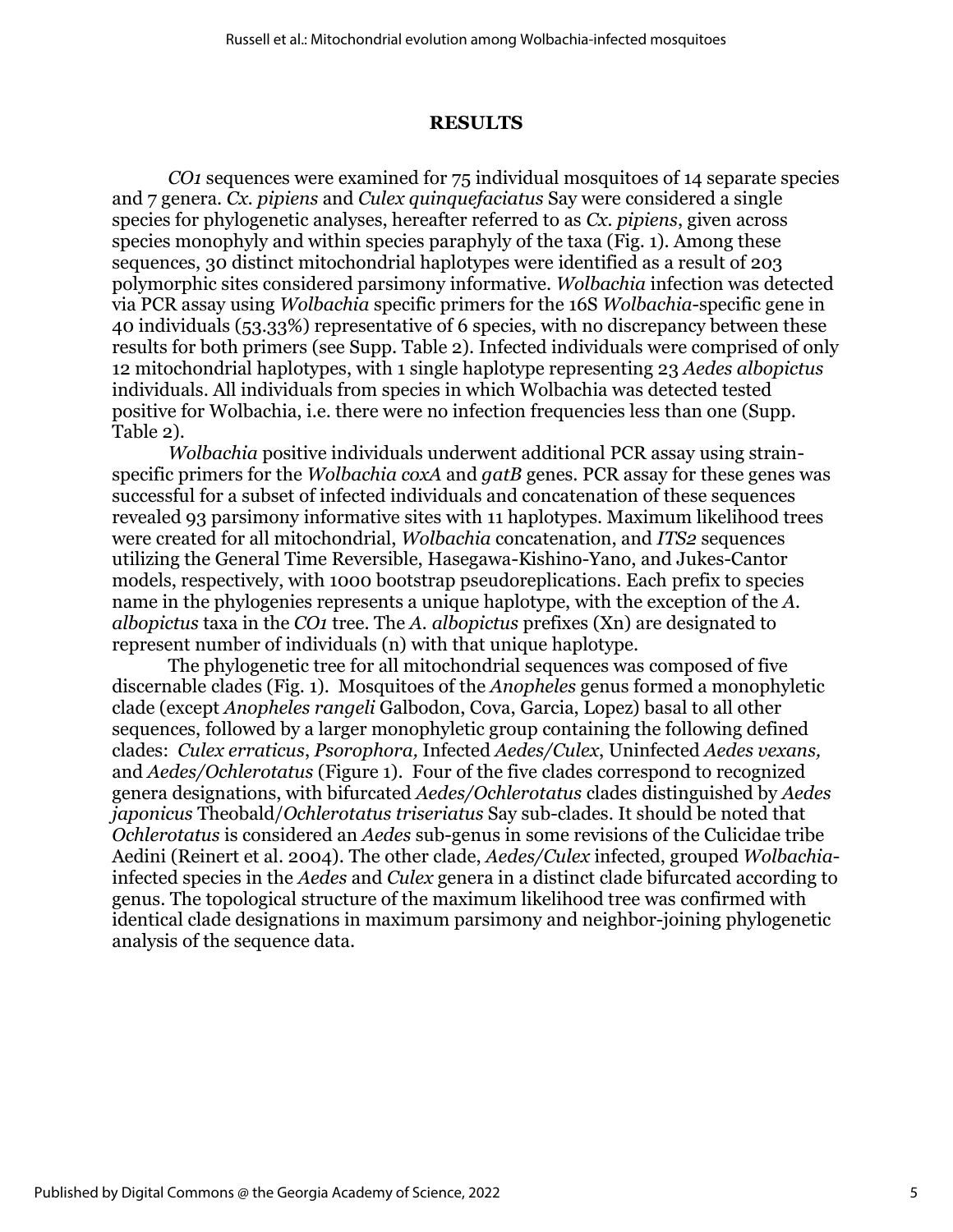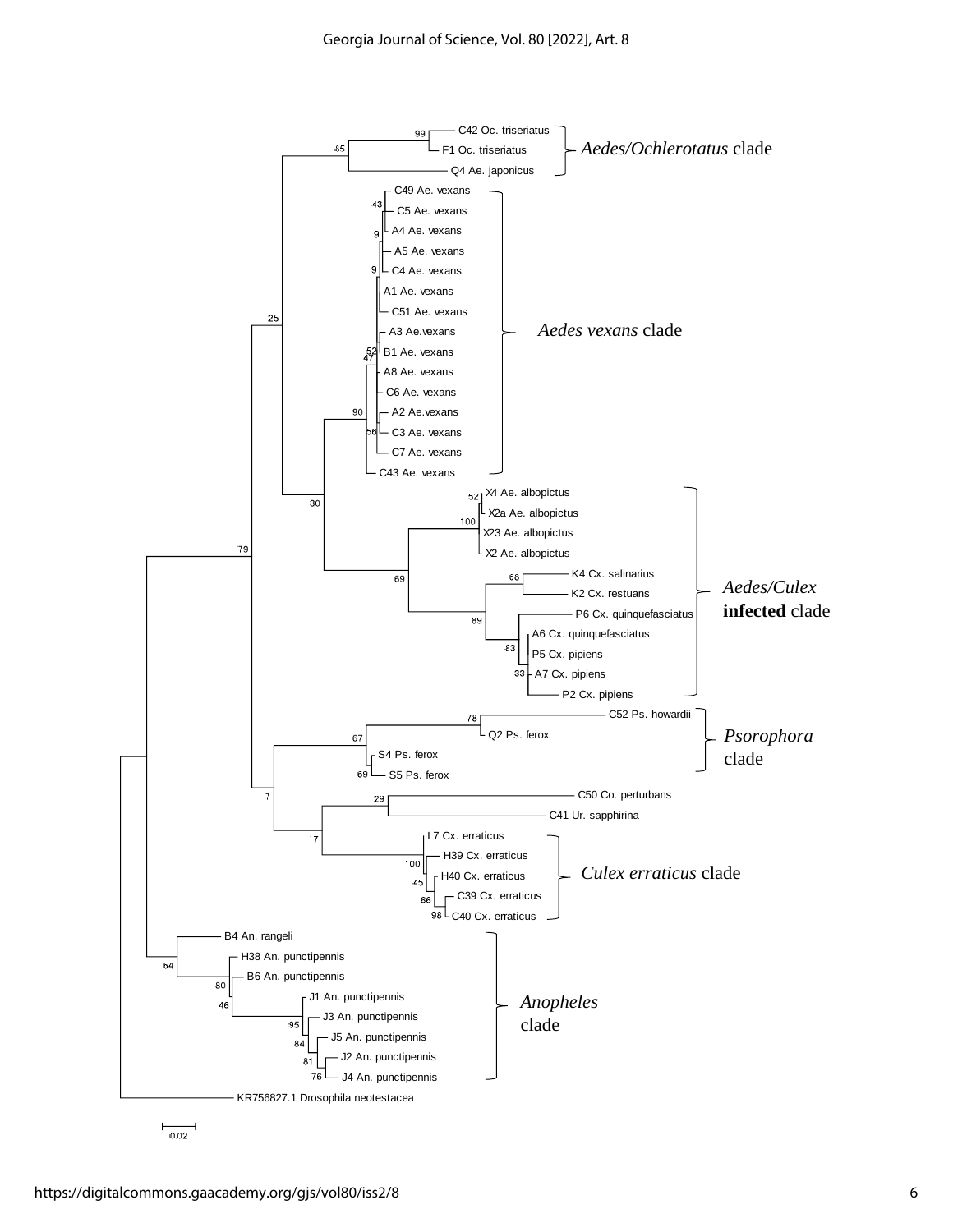**Figure 1.** The evolutionary history for CO1 gene sequences of sampled mosquito species was inferred by using the Maximum Likelihood method based on the General Time Reversible model. The tree with the highest log likelihood (-5465.58) is shown. The bootstrap consensus tree inferred from 1000 replicates is taken to represent the evolutionary history of the taxa analyzed. The tree is drawn to scale, with branch lengths measured in the number of substitutions per site. The analysis involved 49 nucleotide sequences. There was a total of 609 positions in the final dataset.

Phylogenetic analysis of concatenated *Wolbachia coxA*-*gatB* gene sequences, using *Brugia malayi Wolbachia* as an outgroup recovered two distinct clades corresponding to Type A and B *Wolbachia* (Fig. 2). Within the *Wolbachia* B clade a monophyletic *Culex* clade was recovered. Within the *Wolbachia* A clade *Aedes* sequences form a basal paraphyletic root giving way to a monophyletic *D. melanogaster*, *M. uniraptor* and *Uranotaenia sapphirina* Osten Sacken clade, with *M. uniraptor* and *Ur. sapphirina* as sister taxa. Recombinant *Wolbachia* A and B strain alleles among *A. albopictus*, in particular *coxA*, have been previously reported (Shaikevich et al. 2019) and may be responsible for the paraphyletic structure of the *Ae. albopictus Wolbachia* gene sequences.



**Figure 2.** The evolutionary history for concatenation of the *Wolbachia* coxA-gatB gene sequences from sampled mosquito species was inferred by using the Maximum Likelihood method based on the Hasegawa-Kishino-Yano model. The tree with the highest log likelihood (-2227.02) is shown. The bootstrap consensus tree inferred from 1000 replicates is taken to represent the evolutionary history of the taxa analyzed. The analysis involved 16 nucleotide sequences. There were a total of 698 positions in the final dataset. Accession numbers signify samples drawn from Genbank to root the tree and identify *Wolbachia* strain types.

Phylogenetic analysis of nuclear *ITS2* gene region (a limited subset of the mitochondrial data due to amplification failures) returns two distinct clades corresponding to the genera *Aedes* and *Culex*, with *Coquillettidia perturbans* Walker designated as an outgroup (Fig. 3). Within the *Aedes* clade strong support for two monophyletic groups are recovered for the two species, *Ae. albopictus* and *Ae. vexans*.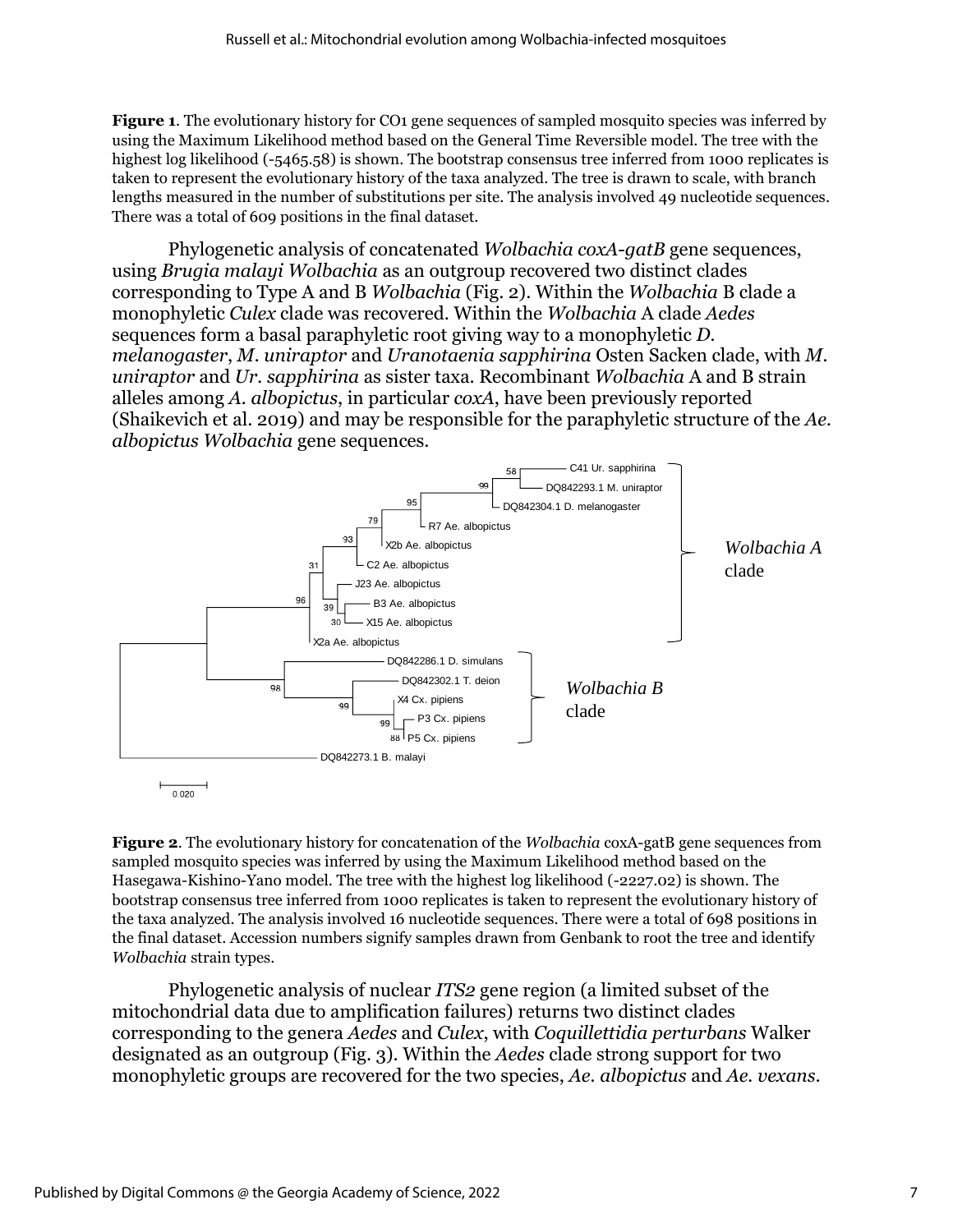Likewise, within the *Culex* clade, strong support for the monophyly of the two *Culex* species, *Cx. pipiens* and *Cx. erraticus* was observed.



**Figure 3.** The evolutionary history for ITS2 gene sequences from sampled mosquito species was inferred by using the Maximum Likelihood method based on the Jukes-Cantor model. The tree with the highest log likelihood (-5618.92) is shown. The bootstrap consensus tree inferred from 1000 replicates is taken to represent the evolutionary history of the taxa analyzed. The analysis involved 32 nucleotide sequences. There were a total of 606 positions in the final dataset. Major clades are shown on the right.

Phylogenetic discordance of *A. albopictus* and *Cx. pipiens*, relative to their uninfected congeners *A. vexans* and *Cx. erraticus*, prompted investigation into population genetic measures associated with these respective species. Sample size constraints limited analyses to these particular species. Tajima's D, a relative measure of population variance, values for the *CO1* gene region of the four species were insignificant for all species; *ITS2* gene region values were significant for *A. albopictus*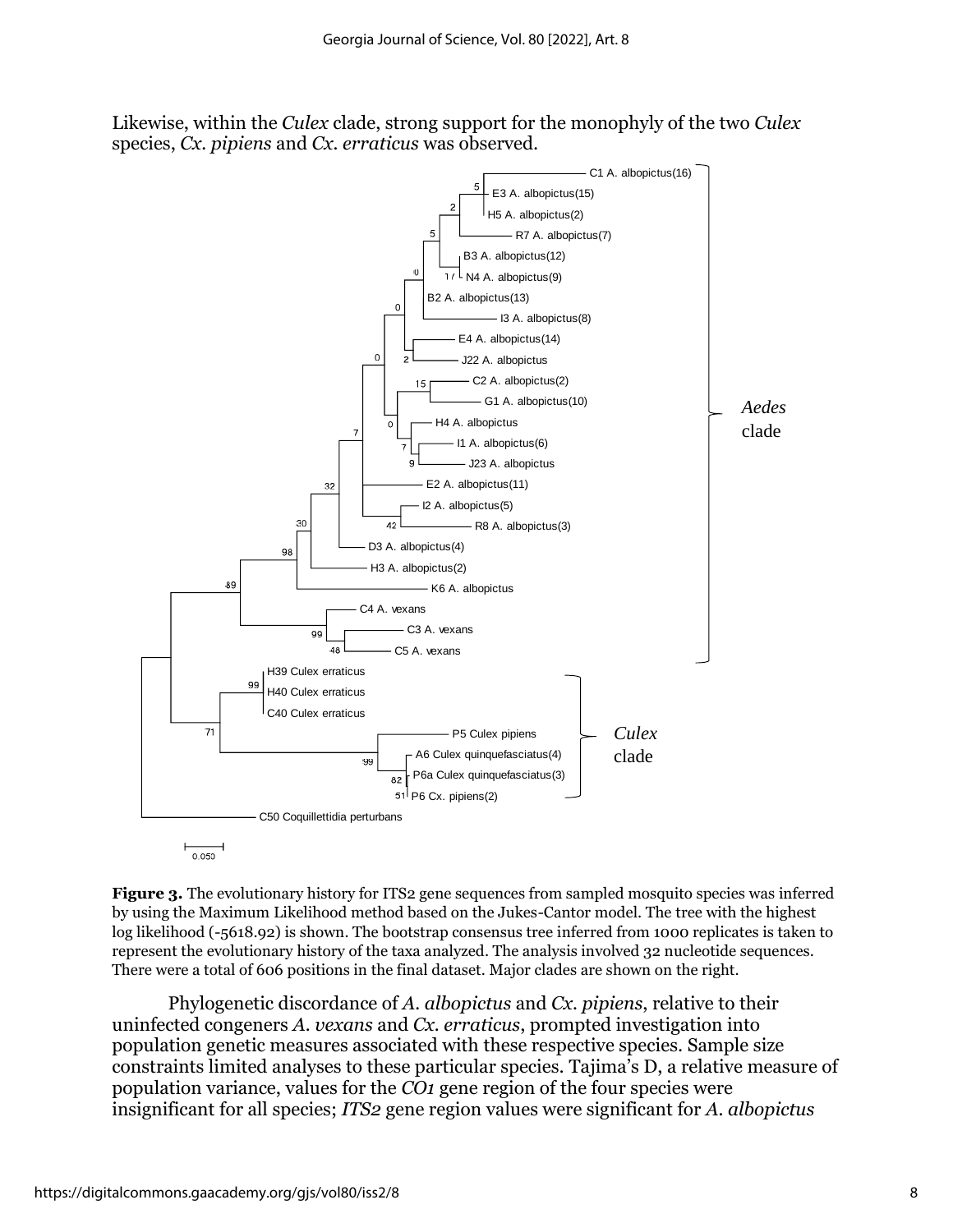(Tajima's D -2.27, p < 0.01) and *Cx. pipiens* (Tajima's D -0.93, p < 0.001), the only two species with samples sizes sufficient for analyses (see Supp Table 3). The significance of these results is questionable, though, given the non-coding nature of the *ITS2* gene region and the larger sample sizes needed to estimate within population genetic variance and departure from neutral evolution (Simonsen et al. 1995).

Measures of mitochondrial (*CO1*) nucleotide diversity and divergence among infected and uninfected *Aedes* and *Culex* species were conducted. An order of magnitude lower nucleotide diversity (Pi) was observed for *A. albopictus*, relative to other sampled species (Table I). Such results may be indicative of a mitochondrial selective sweep, possibly associated with a more recent *Wolbachia* strain invasion and spread in the sampled population, supporting conclusions found among *Ae. albopictus* populations in other studies (Armbruster et al. 2003). Nucleotide diversity measures differ from previously reported results (Atyame et al. 2011) for *Ae. vexans* and *Ae. albopictus* (lower in present study) and *Cx. pipiens* (higher in present study). Between species population divergence (Dxy), a measure of average between-population mitochondrial nucleotide substitutions, was lowest between the two infected species populations, *Ae. albopictus* and *Cx. pipiens* (Table I).

**Table I.** Cytochrome oxidase subunit one (*CO1*) gene region nucleotide diversity (Pi) within species is shown on the shaded diagonal below for select species populations. The upper off-diagonal values represent the average number of nucleotide substitutions per site between species, or between species population divergence (Dxy).

|                       | Ae. vexans<br>$\left(\mathrm{U}\right)$ | Ae. albopictus | Cx. pipiens | Cx. erraticus<br>(U) |
|-----------------------|-----------------------------------------|----------------|-------------|----------------------|
| Ae. vexans (U)        | 0.010                                   | 0.113          | 0.125       | 0.141                |
| Ae. albopictus<br>(I) |                                         | 0.001          | 0.107       | 0.149                |
| $Cx.$ pipiens $(I)$   |                                         |                | 0.022       | 0.151                |
| Cx. erraticus<br>(U)  |                                         |                |             | 0.013                |

One sample hypothesis testing on uninfected and *Wolbachia*-infected mosquitoes showed significant support for differences in mean *CO1* nucleotide substitutions based on infection status when both are compared to outgroup *D. neotestacea* using Tajima's relative rate test ( $H_A = \mu_d > 15$ ;  $t = 3.5177$ ,  $df = 179$ ,  $p < 0.001$ , Table II). Difference values of 10 and 15 were used to test the hypothesis that infected species' elevated rate of evolution (substitution) can be accounted for by mean differences from uninfected species by greater than 15 substitutions. The elevated rate of evolution was associated with *Wolbachia* infection since similar rate differences were not observed when within infected and uninfected species are compared (mean differences between infected species was significantly less than 10 substitutions (H<sub>A</sub>:  $\mu$ <sup>d</sup> < 10; *t* = 27.362, *df* = 19, *p* < 0.001), as it was for mean differences between uninfected species (*t* = 20.431, *df* = 74, *p* < 0.001). Given upper and lower thresholds for determining differences and similarities, respectively, statistical results support greater nucleotide substitution rates for infected *A. albopictus* and *Cx. pipiens*, when compared with uninfected *A. vexans* and *Cx. erraticus*.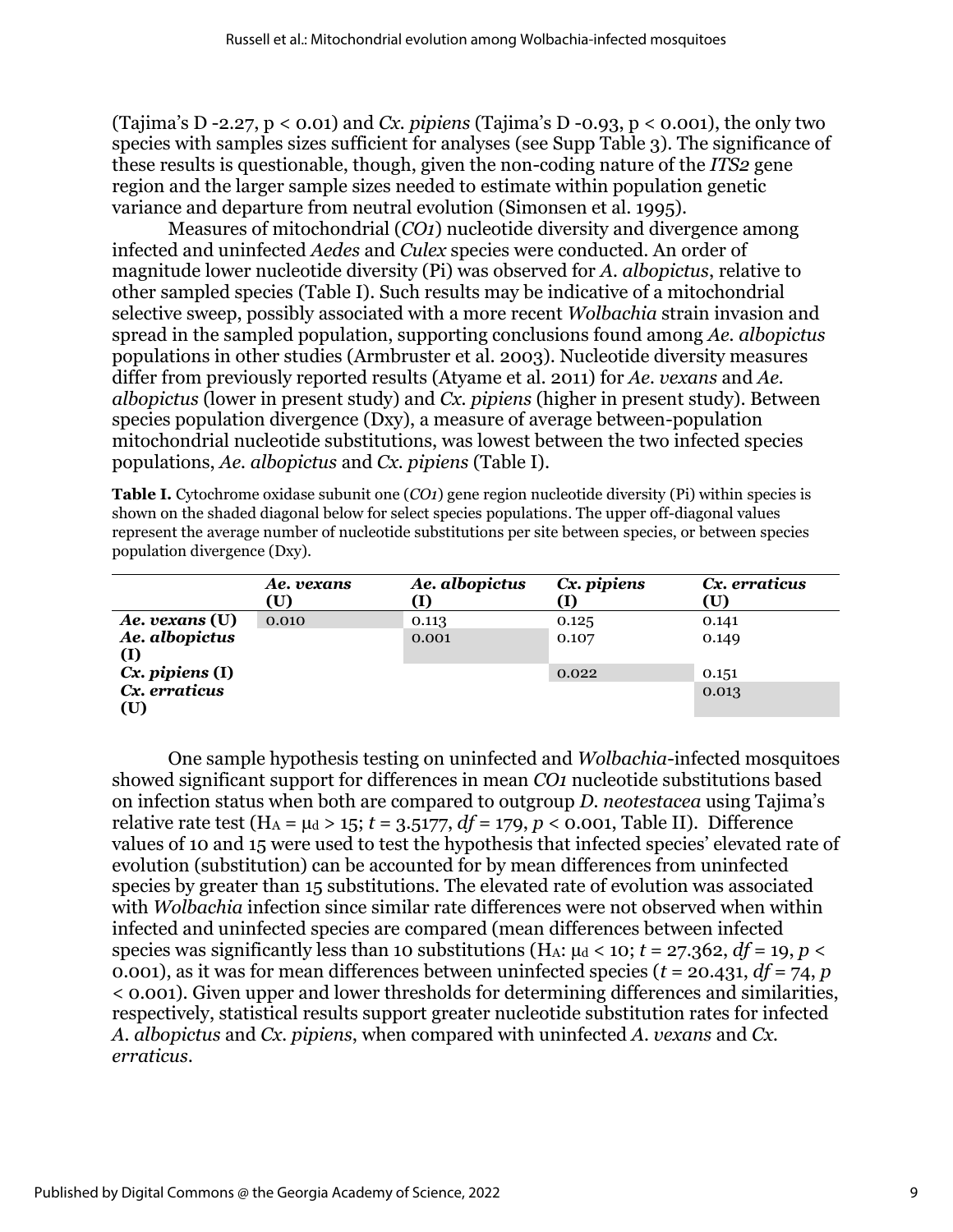**Table II.** Contingency table of counts (upper right off-diagonal) used to determine cytochrome oxidase subunit one (*CO1*) gene region unique mean nucleotide differences (lower left off-diagonal), obtained from intermediate calculations used in Tajima's Relative Rate test, species A (top row) – species B (left column), from outgroup (*D. neotestacea*) among infected (I) and uninfected (U) *Aedes* and *Culex* species is shown below.

|                       | Ae. vexans<br>(U | Ae. albopictus | Cx. pipiens | Cx. erraticus<br>U) |
|-----------------------|------------------|----------------|-------------|---------------------|
| Ae. vexans (U)        |                  | 60             | 75          | 75                  |
| Ae. albopictus<br>(I) | $-14.6$          |                | 20          | 20                  |
| $Cx.$ pipiens $(I)$   | $-15.4$          | $-2.6$         |             | 25                  |
| Cx. erraticus<br>(U)  | 4.68             | 17.4           | 20.0        |                     |

Elevated substitution rates for the *CO1* sequences among infected *Aedes* and *Culex* species suggested a potential long-branch attraction effect that may be responsible for the observed discordance among the two genera (Sanderson & Shaffer 2002). Phylogenetic analysis of translated (amino acid) sequences was subsequently conducted to minimize the effect of long-branch attraction (Bergsten 2005). The discordant infected *Aedes-Culex* clade was partially resolved in the amino acid phylogenetic tree with a monophyletic *Aedes* clade composed of uninfected *A. vexans* and infected *A. albopictus*, and an unresolved *Culex* grouping (Fig. 4). Post-hoc analyses of the CO1 tree topologies, with monophyletic constraints placed on *Aedes* and *Culex* taxa, failed to reject monophyletic constraints by the Shimodaira-Hasegawa test (*p* > 0.328).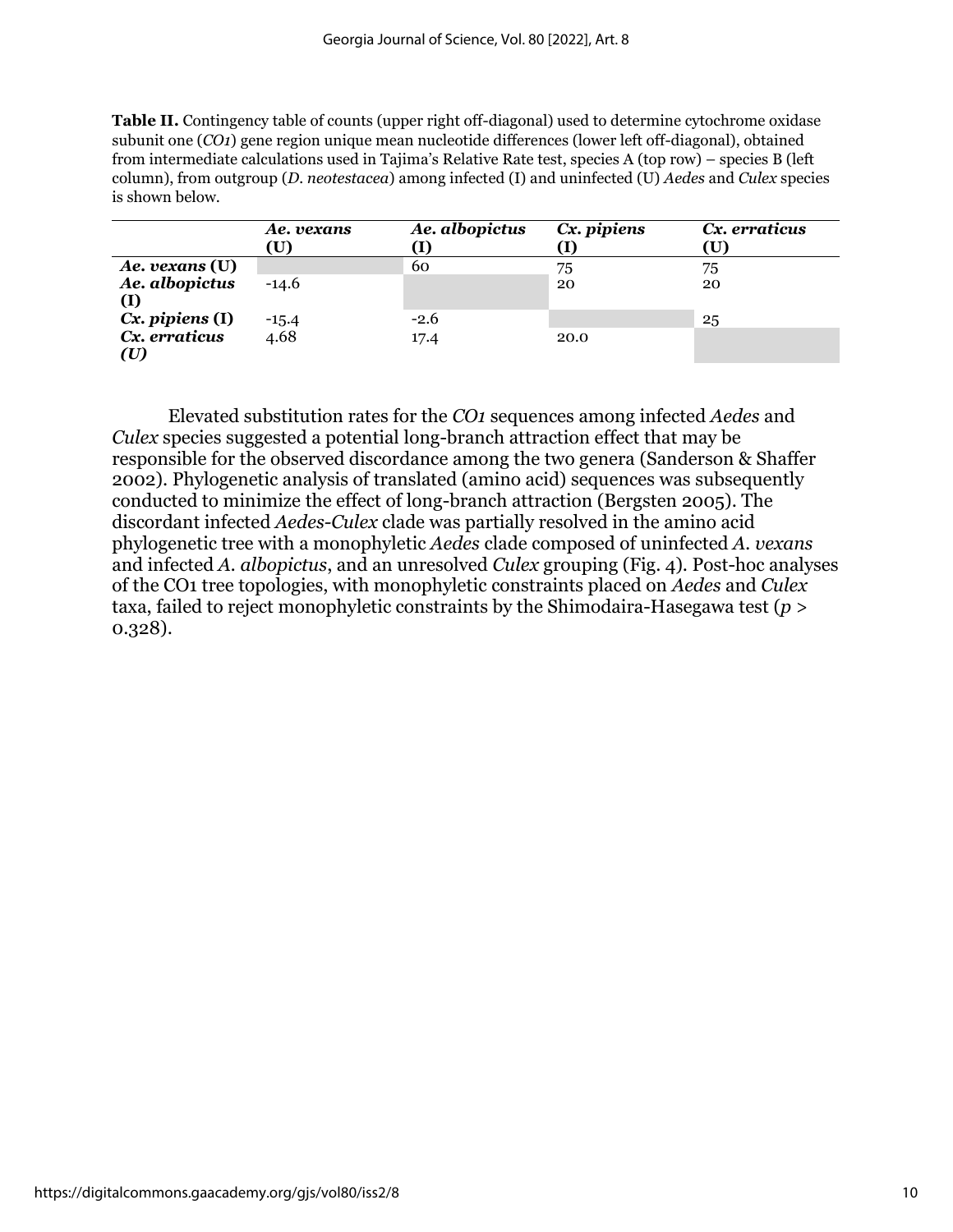

**Figure 4.** The evolutionary history for *CO1* amino acid sequences was inferred by using the Maximum Likelihood method based on the Whelan And Goldman + Freq. model [1]. The tree with the highest log likelihood (-1315.75) is shown. The bootstrap consensus tree inferred from 1000 replicates is taken to represent the evolutionary history of the taxa analyzed. The analysis involved 49 amino acid sequences. There were a total of 203 positions in the final dataset. Relevant clades are shown on the right.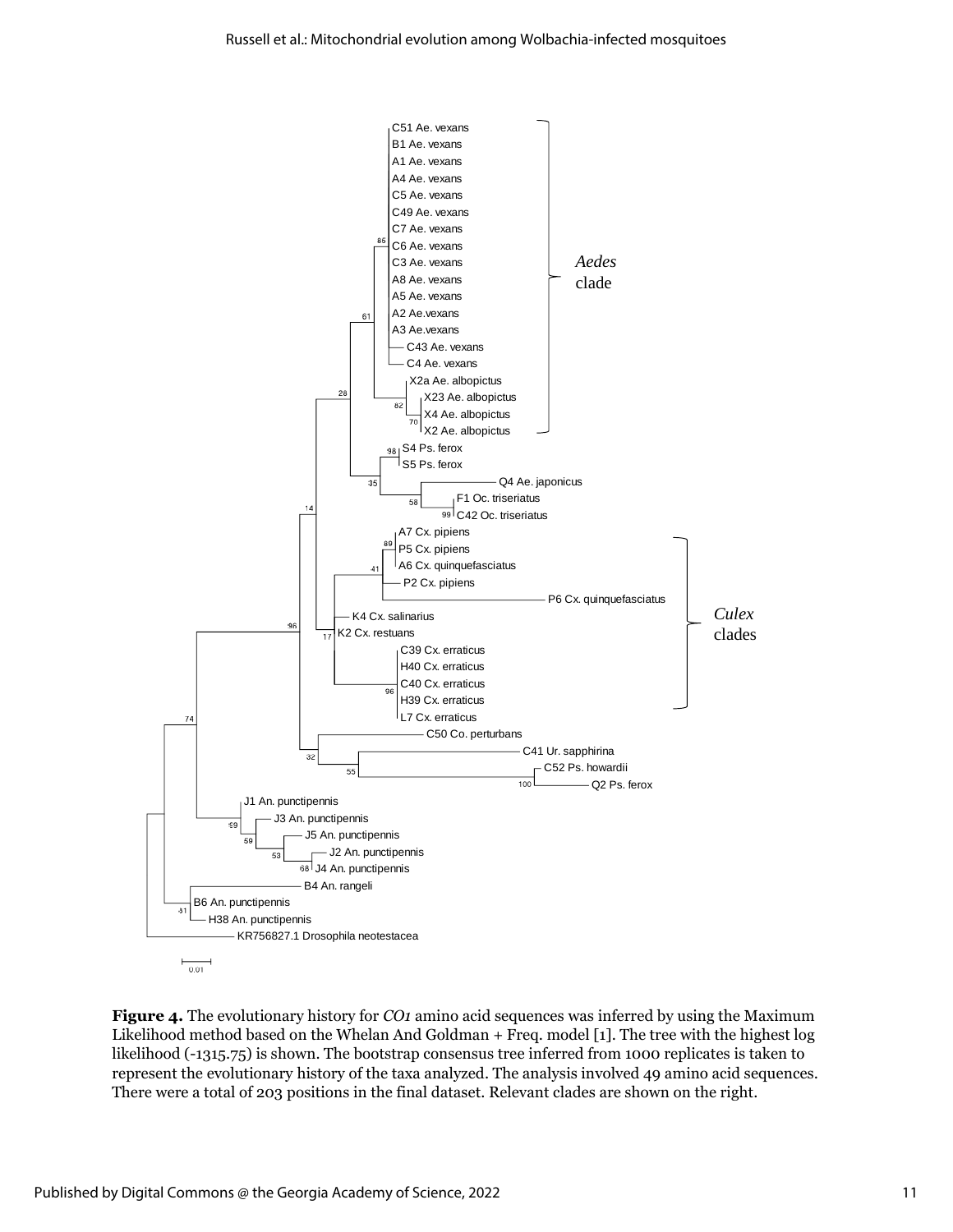#### **DISCUSSION**

Initial phylogenetic patterns observed for mosquito species sampled in this study appeared to show a discordance associated with *Wolbachia* infection status for mitochondrial nucleotide sequences among *Aedes* and *Culex* species (Fig. 1). This finding led to statistical analyses and support for elevated rates of molecular evolution (substitution) among *Wolbachia*-infected species (Table II, one sample *t*-test values in Results). What are the proximal explanations for *Wolbachia*-induced evolutionary rate increases, and how could elevated substitution rates explain the observed phylogenetic discordance? *A. albopictus* and *Cx. pipiens* are known to be infected with cytoplasmic incompatibility (CI) *Wolbachia* (Dobson et al. 2001, Yen and Barr 1973). CI-*Wolbachia* have the well-documented capacity to induce mitochondrial selective sweeps via molecular hitchhiking (Galtier et al. 2009; Hurst and Jiggins 2005, Jiggins et al. 2002), leading to reductions in mitochondrial effective population sizes (Cariou et al. 2017). Under this scenario, while rates of adaptive evolution would appear to decrease, genetic drift in smaller populations would elevate the rate of neutral or slightly deleterious substitutions (Lanfear et al. 2014; Shoemaker et al. 2004). One consequence of driftinduced increase in substitution rates is a compromised capacity for adaptive mitochondrial evolution in populations subject to driving cytoplasmic elements like *Wolbachia* (Cariou et al. 2017). We were unable to discern the phenotypic effect of the substitutions responsible for the elevated rates observed in *A. albopictus* and *C. pipiens*. However, our observation of lower nucleotide diversity for *A. albopictus* (Table 1) is consistent with expectations derived from a mitochondrial selective sweep and an associated increase in substitution rate.

Regardless of proximal explanations, elevated substitution rates in infected *Aedes* and *Culex* species appear to result in an artifactual phylogenetic grouping of the *Aedes/Culex* infected clade (Fig. 1) by long-branch attraction (LBA). Long-branch attraction is a known phylogenetic consequence of elevated substitution rates (Sanderson & Shaffer 2002) that can result in discordant nuclear-mitochondrial phylogenies within genera (Omilian and Taylor 2001), as well as phylogenetic misplacement across genera (Hassanin 2006). One recommended solution to the problems imposed by long-branch attraction is to limit the effect of potentially fastevolving third codon positions (Bergsten 2005). The translated *CO1* (amino acid) sequence phylogeny for the mosquito species accomplished this goal with expected resolution of the *Aedes CO1* clade (Fig. 4). However, the loss of character states associated with this methodology is also known to result in some loss of phylogenetic resolution (Bergsten 2005), which was observed for the *Culex* genus in this study (see low bootstrap support values for *Culex* clade, Fig. 4). Limited genomic coverage from the use of a single gene region (*CO1*, 609 bp) also contributed to low bootstrap values in phylogenetic analyses.

Discordant mitochondrial phylogeny associated with *Wolbachia* infection within the *Drosophila quinaria* Loew species complex has been observed for *CO1*, in which *Wolbachia* infected *D. quinaria* are sister to a clade encompassing uninfected *D. quinarian* and seven other *Drosophila* species (Dyer et al. 2011), with a species-level measure of divergence between infected and uninfected *D. quinaria CO1* sequences (6.7%). In this study the authors suggested the observed pattern could be explained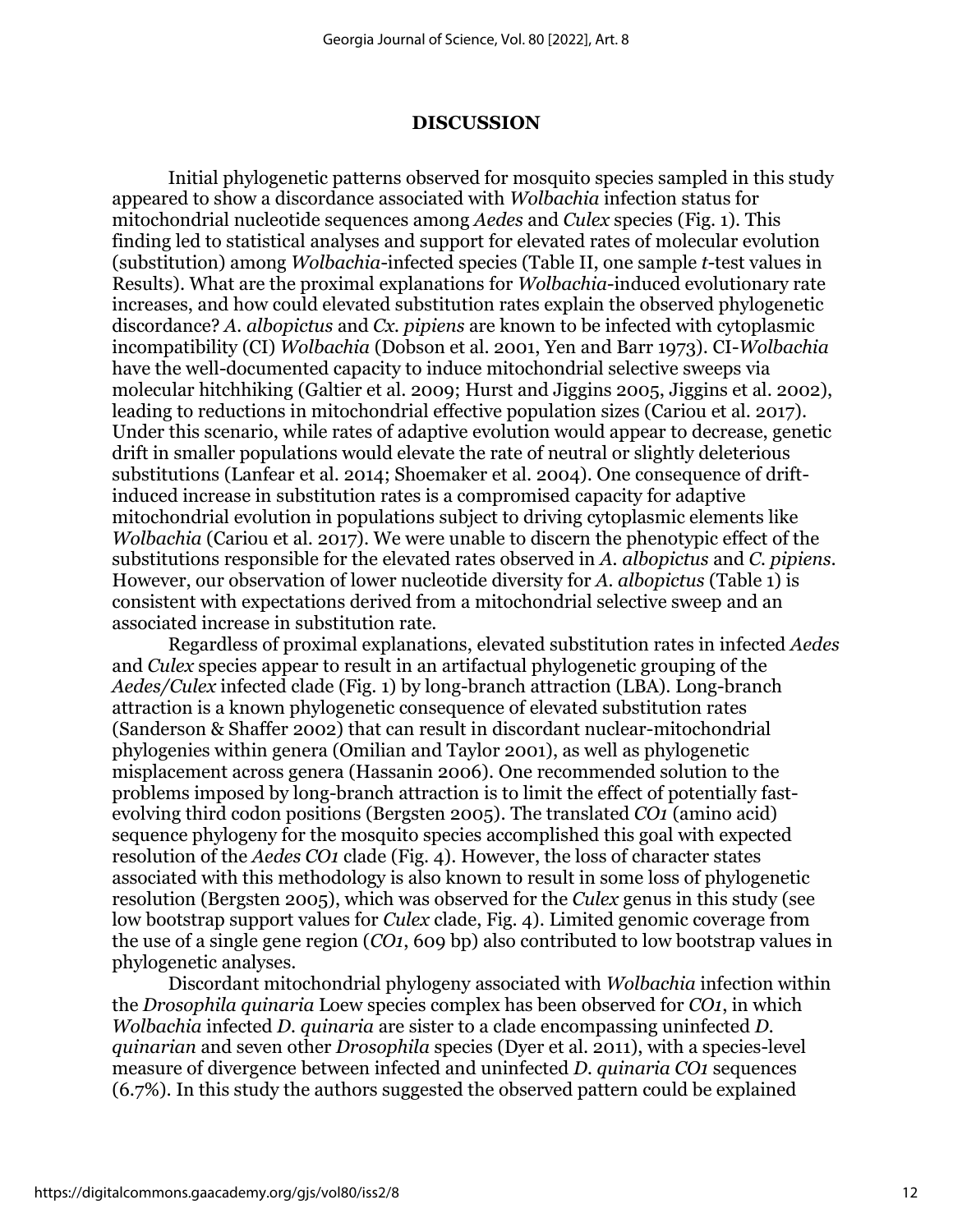through congeneric hybridization and cytoplasmic introgression. The widespread occurrences of cyto-nuclear discordance associated with *Wolbachia* infection is frequently attributed to cytoplasmic introgression of this type (Graham and Wilson 2012; Jiggins 2003; Narita et al. 2006; Sahoo et al. 2018; Whitworth et al. 2007).

The unreliability of mitochondrial phylogenetics has been well documented (Hurst and Jiggins 2005), with particular emphases on the hitchhiking effect that comes with co-inherited cytoplasmic symbionts, like *Wolbachia*, capable of inducing strong selective drive forces. Discordant mitochondrial phylogenies associated with driving cytoplasmic symbionts can be explained by population genetic consequences that come with a reduced effective population size for mtDNA having undergone selective sweeps (Cariou et al*.* 2017), and by hybrid introgression, as mentioned above. The support found for elevated rates of molecular evolution among infected *Aedes* and *Culex* species, relative to uninfected congeneric species supports previous findings of recurrent selective sweeps and increased rates of molecular substitution among infected species (Cariou et al. 2017; Shoemaker et al. 2004). These population genetic effects, as well limited sample sizes for both genomic coverage and taxa, may be responsible for the observed artifactual cladogenesis of infected *Aedes* and *Culex* species in the present study.

In conclusion, cyto-nuclear phylogenetic discordance among *Aedes* and *Culex* mosquito species in our limited sample set appears to be due to elevated substitution rates associated with *Wolbachia* infection, and a resultant long-branch attraction effect. Evidence of elevated rates of molecular evolution for infected mitochondrial sequences may be a result of molecular hitch-hiking with driving *Wolbachia* variants in *Aedes* and *Culex* species. Disjunct *CO1* topologies, and evidence of elevated substitution rates, and phylogenetic resolution of long-branch effects associated with *Wolbachia*-infected *CO1*  gene regions supports previous assertions regarding the difficulty of phylogenetic inference using cytoplasmic molecular markers with *Wolbachia*-infected species. The limited taxon (four species) and genetic (two loci) dataset used to analyze mitochondrial-nuclear discordance herein was a function of collection constraints. More extensive sampling of congeneric *Wolbachia*-infected and uninfected species and populations would help resolve potential phylogenetic discordance associated with sampling bias, and the long-branch attraction artifacts associated with elevated substitution rates. Larger sample sizes would also make population variance measures, such as Tajima's D, and hypotheses regarding departures from neutral evolution more tractable.

### **ACKNOWLEDGEMENTS**

We thank professors Wendy Dustman, Rebekah Ward, Fengjie Sun, and the Lawrenceville Science Tavern for useful discussion on research results.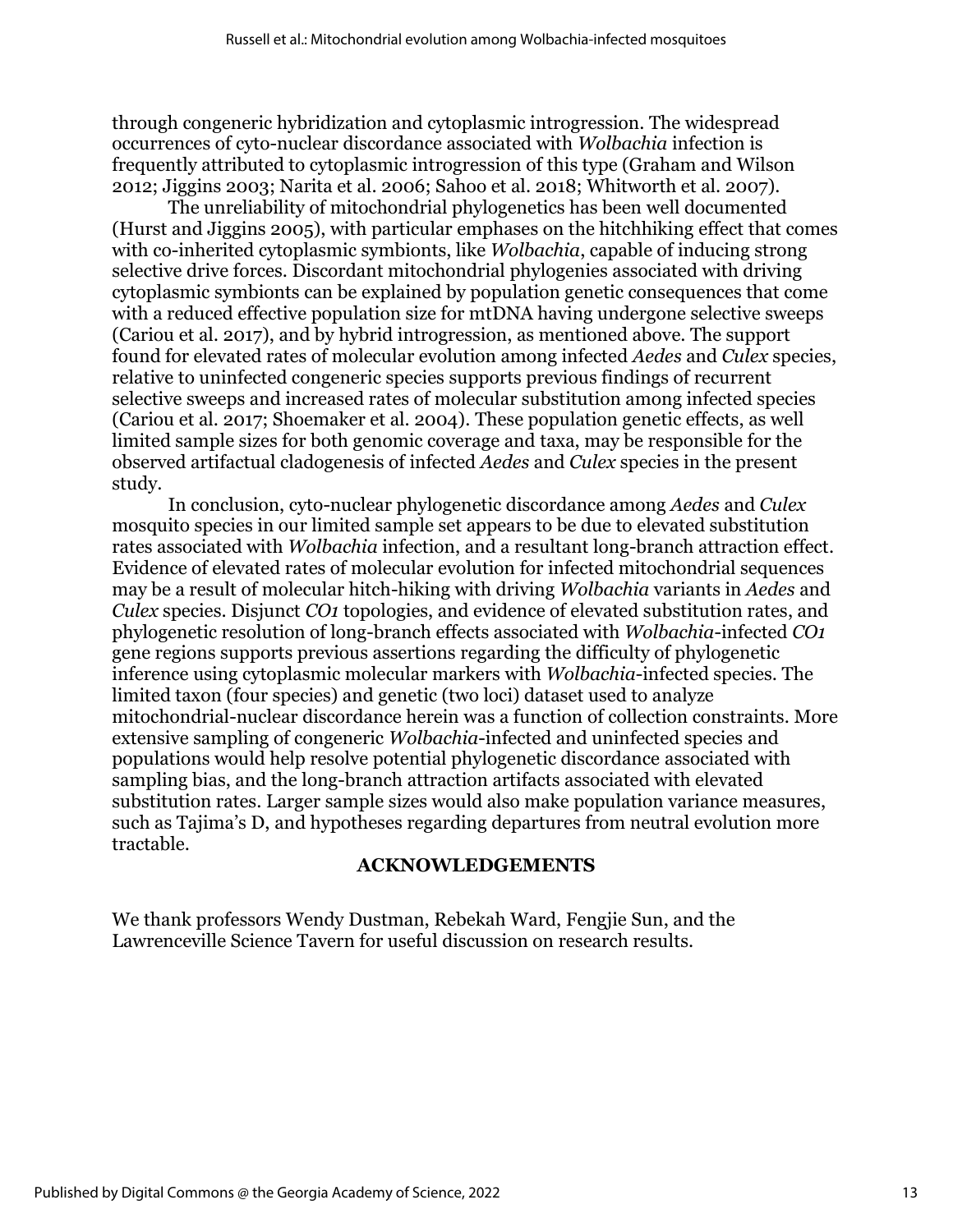### **REFERENCES**

Armbruster P., W.E. Damsky, R. Giordano, J. Birungi, L.E. Munstermann, and J.E. Conn. 2003. Infection of New- and Old-World Aedes Albopictus (Diptera: Culicidae) by the Intracellular Parasite Wolbachia: Implications for Host Mitochondrial DNA Evolution. J. Med. Entomol*.,* 40(3): 356-360.

Atyame C.M., F. Delsuc, N. Pasteur, M. Weill, and O. Duron. 2011. Diversification of Wolbachia Endosymbiont in the Culex pipiens Mosquito. Mol. Biol. Evol*.,* 28(10): 2761- 2772.

Baldo, L., J.C.D. Hotopp, K.A. Jolley, S.R. Bordenstein, S.A. Biber, R.R. Choudhury, … J.H. Werren. 2006. Multilocus Sequence Typing System for the Endosymbiont Wolbachia pipientis. Appl. Environ. Microb*.,* 72(11):7098–7110. doi: 10.1128/aem.00731-06

Bergsten, J. 2005. A review of long-branch attraction. Cladistics, 21(2):163-193. doi.org/10.1111/j.1096-0031.2005.00059.x

Binnington, K. C. and A.A. Hoffmann. 1989. *Wolbachia*-like organisms and cytoplasmic incompatibility in Drosophila simulans. J. Invertebr. Pathol*.,* 54(3):344-352.

Burkett-Cadena, N. D. 2013. Mosquitoes of the Southeastern United States. Tuscaloosa, AL: University of Alabama Press.

Cariou, M., L. Duret, and S. Charlat. 2017. The global impact of *Wolbachia* on mitochondrial diversity and evolution. J. Evolution. Biol*.,* 30(12):2204–2210. doi: 10.1111/jeb.13186

Dobson, S. L., E. J. Marsland, W. Rattanadechakul. 2001. *Wolbachia*-induced cytoplasmic incompatibility in single- and superinfected *Aedes albopictus* (Diptera: Culicidae). J. Med. Entomol*.,* 38(3): 382-387.

Dyer, K. A., C. Burke, and J. Jaenike. 2011. Wolbachia-mediated persistence of mtDNA from a potentially extinct species. Mol. Ecol*.,* 20(13):2805–2817. doi: 10.1111/j.1365- 294x.2011.05128.x

Folmer, O., M. Black, W. Hoeh, R. Lutz, and R. Vrijenhoek. 1994. DNA primers for amplification of mitochondrial cytochrome c oxidase subunit I from diverse metazoan invertebrates. Mol. Mar. Biol. Biotech*.,* 3:294–299.

Galtier, N., B. Nabholtz, S. Glemin, and G.D.D. Hurst. 2009. Mitochondrial DNA as a marker of molecular diversity: a reappraisal. Molecular Ecology, 18:4541-4550. doi: 10.1111/j.1365-294X.2009.04380.x

Graham, R. I., and K. Wilson. 2012. Male-killing Wolbachia and mitochondrial selective sweep in a migratory African insect. BMC Evol. Biol*.,* 12(1):204. doi: 10.1186/1471-2148- 12-204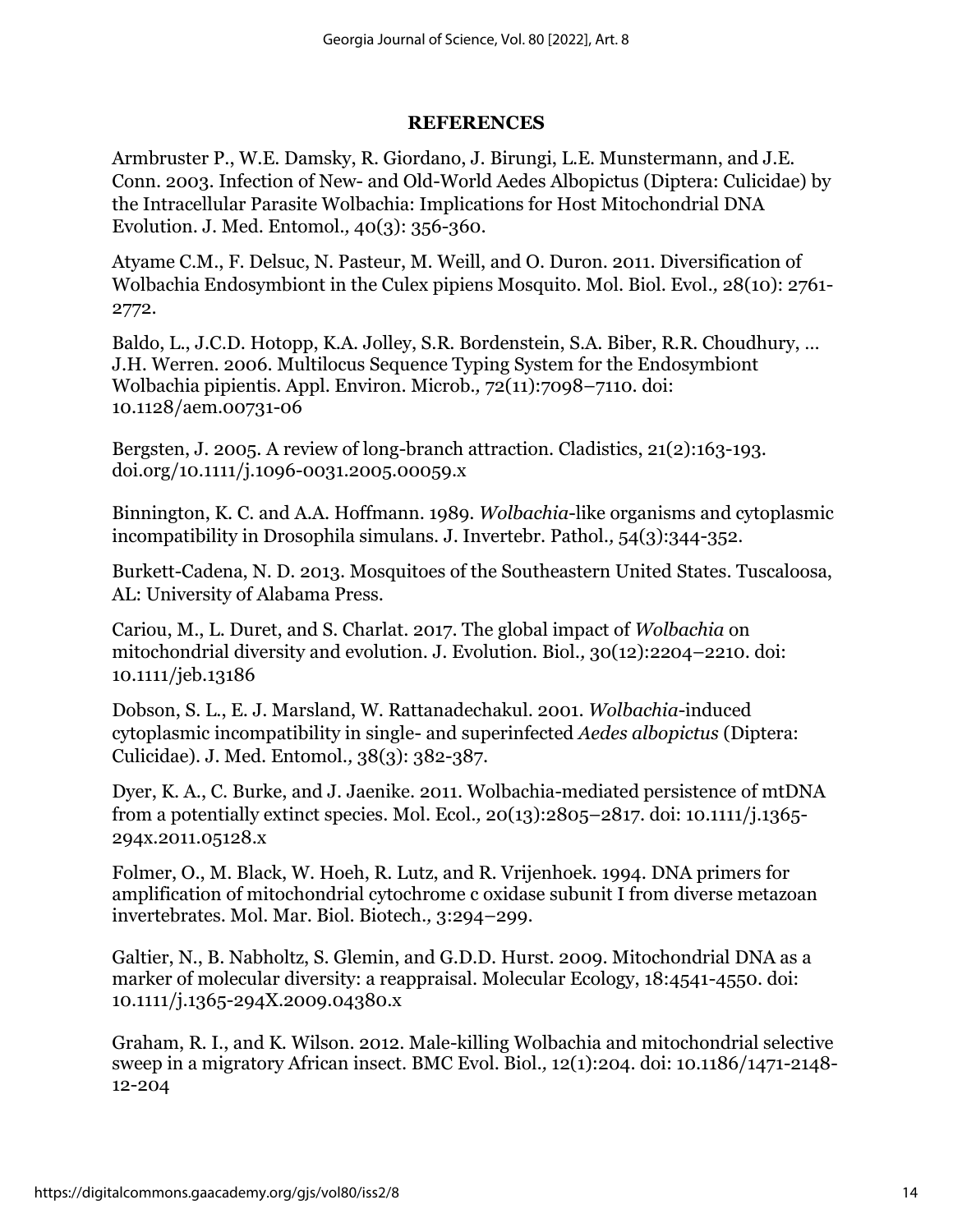Hassanin, A. 2006. Phylogeny of Arthropoda inferred from mitochondrial sequences: Strategies for limiting the misleading effects of multiple changes in pattern and rates of substitution. Mol. Phylogenet. Evol*.,* 38(1): 100-116. doi.org/10.1016/j.ympev.2005.09.012.

Hoffmann, A. A., B.L. Montgomery, J. Popovici, I. Iturbe-Ormaetxe, P.H. Johnson, F. Muzzi, … S.L. O'Neill. 2011. Successful establishment of Wolbachia in Aedes populations to suppress dengue transmission. Nature, 476(7361): 454–457. doi: 10.1038/nature10356

Hurst, G. D., and F.M. Jiggins. 2005. Problems with mitochondrial DNA as a marker in population, phylogeographic and phylogenetic studies: the effects of inherited symbionts. P. Roy. Soc. B-Biol. Sci*.,* 272(1572): 1525–1534. doi: 10.1098/rspb.2005.3056

Jiggins, F.M. 2003. Male-Killing Wolbachia and Mitochondrial DNA: Selective Sweeps, Hybrid Introgression and Parasite Population Dynamics. Genetics, 164: 5-12.

Jiggins, F. M., G.D.D. Hurst, and Z. Yang. 2002. Host-Symbiont Conflicts: Positive Selection on an Outer Membrane Protein of Parasitic but not Mutualistic Rickettsiaceae. Mol. Biol. Evol., 19(8): 1341–1349. doi: 10.1093/oxfordjournals.molbev.a004195

Kikuchi, Y., & T. Fukatsu. 2003. Diversity of Wolbachia Endosymbionts in Heteropteran Bugs. Appl. Environ. Microb., 69(10):6082–6090. doi: 10.1128/aem.69.10.6082- 6090.2003

Kodandaramaiah, U., T.J. Simonsen, S. Bromilow, N. Wahlberg, and F. Sperling. 2013. Deceptive single-locus taxonomy and phylogeography:Wolbachia-associated divergence in mitochondrial DNA is not reflected in morphology and nuclear markers in a butterfly species. Ecol. Evol*.,* 3(16): 5167–5176. doi: 10.1002/ece3.886

Kriesner, P., A.A. Hoffmann, S.F. Lee, M. Turelli, and A.R. Weeks. 2013. Rapid Sequential Spread of Two Wolbachia Variants in Drosophila simulans. PLoS Pathog., 9(9). doi: 10.1371/journal.ppat.1003607

Lanfear, R., H. Kokko, and A. Eyre-Walker. 2014. Population size and the rate of evolution. Trends Ecol. Evol., 29(1): 33–41. doi: 10.1016/j.tree.2013.09.009

Manonmani, A., H. Townson, T. Adeniran, P. Jambulingam, S. Sahu, and T. Vijayakumar. 2001. rDNA-ITS2 polymerase chain reaction assay for the sibling species of Anopheles fluviatilis. Acta Trop., 78(1): 3–9. doi: 10.1016/s0001-706x(00)00154-6

Narita, S., M. Nomura, Y. Kato, and T. Fukatsu. 2006. Genetic structure of sibling butterfly species affected by Wolbachia infection sweep: evolutionary and biogeographical implications. Mol. Ecol., 15(4): 1095–1108. doi: 10.1111/j.1365- 294x.2006.02857.x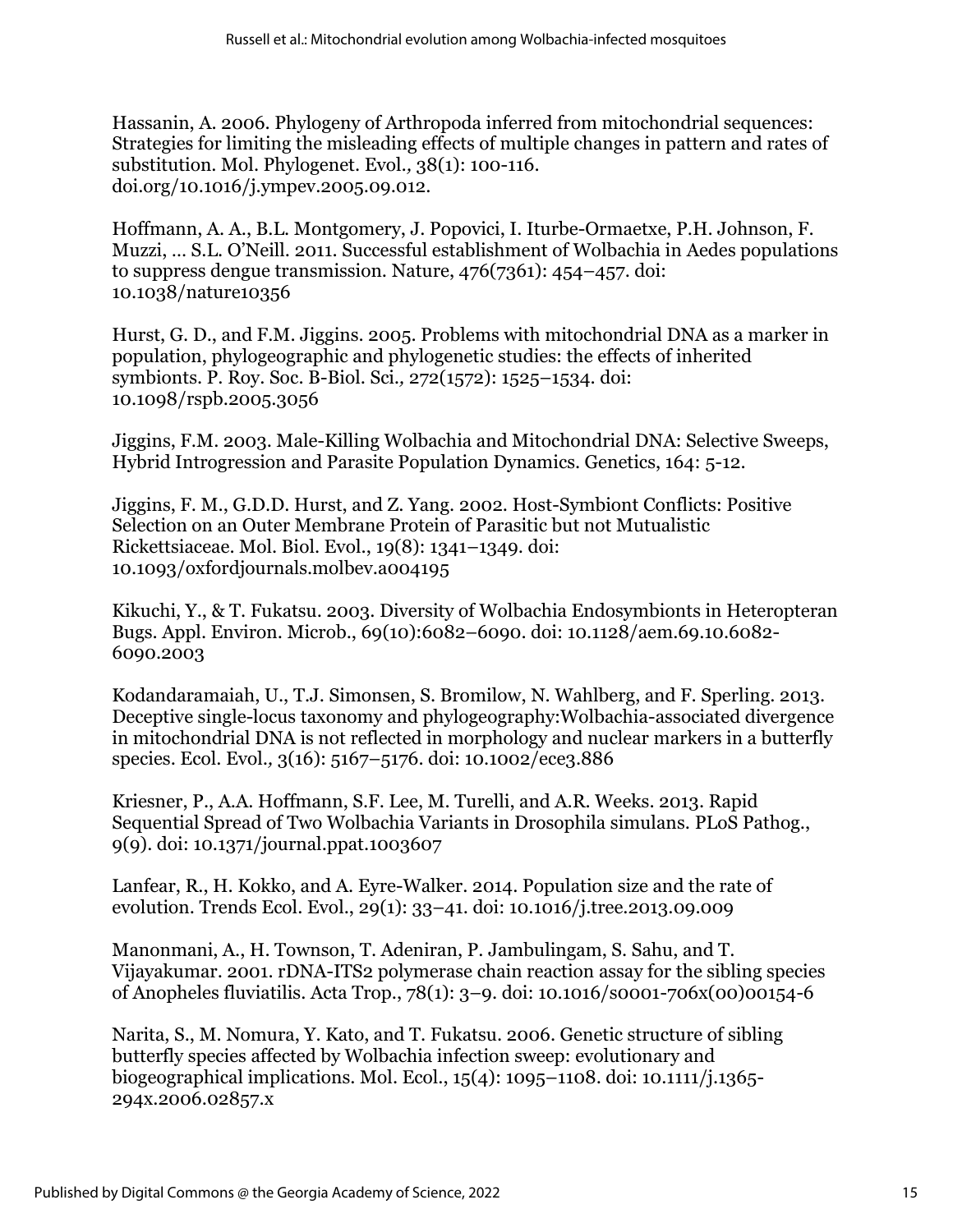Nguyen, L. T., H.A. Schmidt, A. von Haeseler, and B.Q. Minh. 2015. IQ-TREE: A fast and effective stochastic algorithm for estimating maximum likelihood phylogenies. Mol. Biol. Evol., 32: 268-274.

Omilian, A. R., and D.J. Taylor. 2001. Rate Acceleration and Long-branch Attraction in a Conserved Gene of Cryptic Daphniid (Crustacea) Species, Mol. Biol. Evol., 18(12): 2201-2212. [doi.org/10.1093/oxfordjournals.molbev.a003767](https://doi.org/10.1093/oxfordjournals.molbev.a003767)

O'Neill, S. L., R. Giordano, A.M. Colbert, T.L. Karr, and H.M. Robertson. 1992. 16S rRNA phylogenetic analysis of the bacterial endosymbionts associated with cytoplasmic incompatibility in insects. P. Natl. Acad. Sci. USA, 89(7): 2699–2702. doi: 10.1073/pnas.89.7.2699

Rasgon, J. L. and T.W. Scott. 2003. Wolbachia and cytoplasmic incompatibility in the California Culex pipiens mosquito species complex: parameter estimates and infection dynamics in natural populations. Genetics*,* 165: 2029-2038.

Rasgon, J.L., and T.W. Scott. 2004. An initial survey for Wolbachia (Rickettsiales: Rickettsiaceae) infections in selected California mosquitoes (Diptera: Culicidae). J. Med. Entomol., 41: 255–257. doi:10.1603/0022-2585-41.2.255.

Reinert, J.F., R.E. Harbach, and I.J. Kitching. 2004. Phylogeny and classification of Aedini (Diptera:Culicidae), based on morphological characters of all life stages. Zoological Journal of the Linnean Society, 142:289-368

Richardson, M.F., L.A. Weinert, J.J. Welch, R.S. Linheiro, M.M. Magwire, F.M. Jiggins, and C.M. Bergman. 2012. Population genomics of the Wolbachia endosymbiont in *Drosophila melanogaster*. PLoS Genetics, 8(12): e1003129. doi:10.1371/journal.pgen.1003129

Rozas, J., A. Ferrer-Mata, J.C. Sánchez-Delbarrio, S. Guirao-Rico, P. Librado, S.E. Ramos-Onsins, and A. Sánchez-Gracia. 2017. DnaSP 6: DNA Sequence Polymorphism Analysis of Large Data Sets. Mol. Biol. Evol., 34(12): 3299–3302. doi: 10.1093/molbev/msx248

Ruang-Areerate, T., and P. Kittayapong. 2006. Wolbachia transinfection in Aedes aegypti: A potential gene driver of dengue vectors. P. Natl. Acad. Sci. USA, 103(33): 12534–12539. doi: 10.1073/pnas.0508879103

Sahoo, R. K., D.J. Lohman, N. Wahlberg, C.J. Müller, O. Brattström, S.C. Collins, … and U. Kodandaramaiah. 2018. Evolution of Hypolimnas butterflies (Nymphalidae): Out-of-Africa origin and Wolbachia-mediated introgression. Mol. Phylogenet. Evol., 123: 50– 58. doi: 10.1016/j.ympev.2018.02.001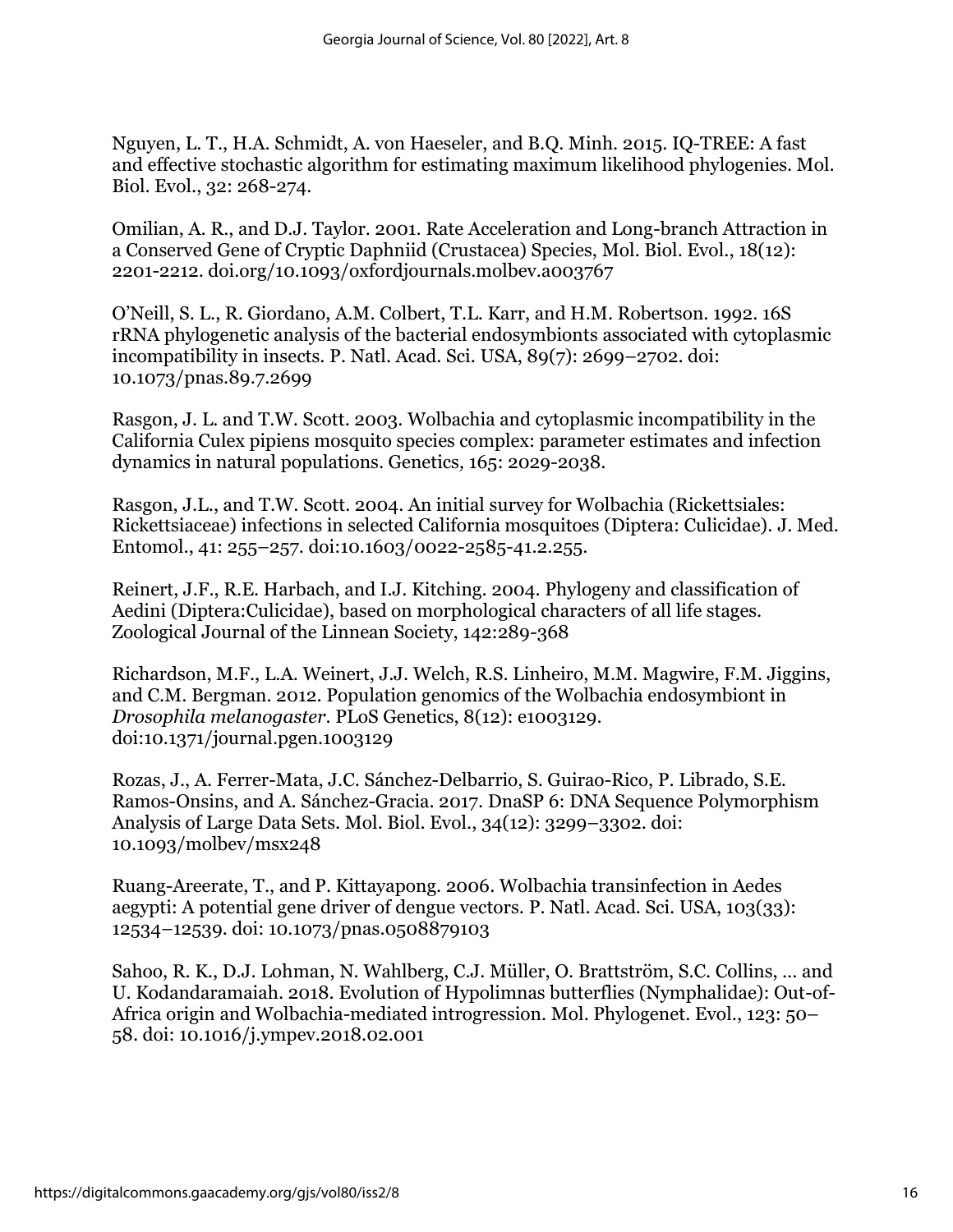Sanderson, M. J., and H.B. Shaffer. 2002. Troubleshooting molecular phylogenetic analysis. Annu. Rev. Ecol. Syst., 33: 49-72. [doi.org/10.1146/annurev.ecolsys.33.010802.15059.](https://doi.org/10.1146/annurev.ecolsys.33.010802.15059.)

Schilthuizen, M. O., and R. Stouthamer. 1997. Horizontal transmission of parthenogenesis–inducing microbes in Trichogramma wasps. P. Roy. Soc. B-Biol. Sci., 264(1380): 361–366. doi: 10.1098/rspb.1997.0052

Schmidt, T. L., N.H. Barton, G. Rašić, A.P. Turley, B.L. Montgomery, I. Iturbe-Ormaetxe, …and M. Turelli. 2017. Local introduction and heterogeneous spatial spread of dengue-suppressing Wolbachia through an urban population of Aedes aegypti. PLOS Biol., 15(5). doi: 10.1371/journal.pbio.2001894

Shaikevich, E., A. Bogacheva, V. Rakova, L. Ganushkina, and Y. Ilinsky. 2019. Wolbachia symbionts in mosquitoes: Intra- and intersupergroup recombinations, horizontal transmission and evolution. Mol. Phylogenet. Evol., 134: 24–34. doi: 10.1016/j.ympev.2019.01.020

Shoemaker, D. D., K.A. Dyer, M. Ahrens, K. Mcabee, and J. Jaenike. 2004. Decreased Diversity but Increased Substitution Rate in Host mtDNA as a Consequence of Wolbachia Endosymbiont Infection. Genetics, 168(4): 2049–2058. doi: 10.1534/genetics.104.030890

Simonsen, K. L., G. A. Churchill, C. F. Aquadro. 1995. Properties of statistical tests of neutrality for DNA polymorphism data. Genetics, 141: 413-429.

Sinkins, S. P., H.R. Braig, and S.L. O'Neill. 1995. Wolbachia superinfections and the expression of cytoplasmic incompatibility. P. Roy. Soc. B-Biol. Sci., 261(1362): 325–330. doi: 10.1098/rspb.1995.0154

Smith M.A., C. Bertrand, K. Crosby, E.S. Eveleigh, J. Fernandez-Triana, …and X. Zhou. 2012. Wolbachia and DNA Barcoding Insects: Patterns, Potential, and Problems. PLoS ONE, 7(5): e36514. doi:10.1371/journal.pone.0036514

Stouthamer, R., J.A.J. Breeuwer, and G.D.D. Hurst. 1999. Wolbachia Pipientis: Microbial Manipulator of Arthropod Reproduction. Annu. Rev. Microbiol., 53(1): 71– 102. doi: 10.1146/annurev.micro.53.1.71

Sun, X. J., J.H. Xiao, J.M. Cook, G. Feng, and D.W. Huang. 2011. Comparisons of host mitochondrial, nuclear and endosymbiont bacterial genes reveal cryptic fig wasp species and the effects of Wolbachia on host mtDNA evolution and diversity. BMC Evol. Biol., 11(1). doi: 10:1186/1471-2148-11-86.

Turelli, M., and A.A. Hoffmann. 1991. Rapid spread of an inherited incompatibility factor in California Drosophila. Nature, 353(6343): 440–442. doi: 10.1038/353440a0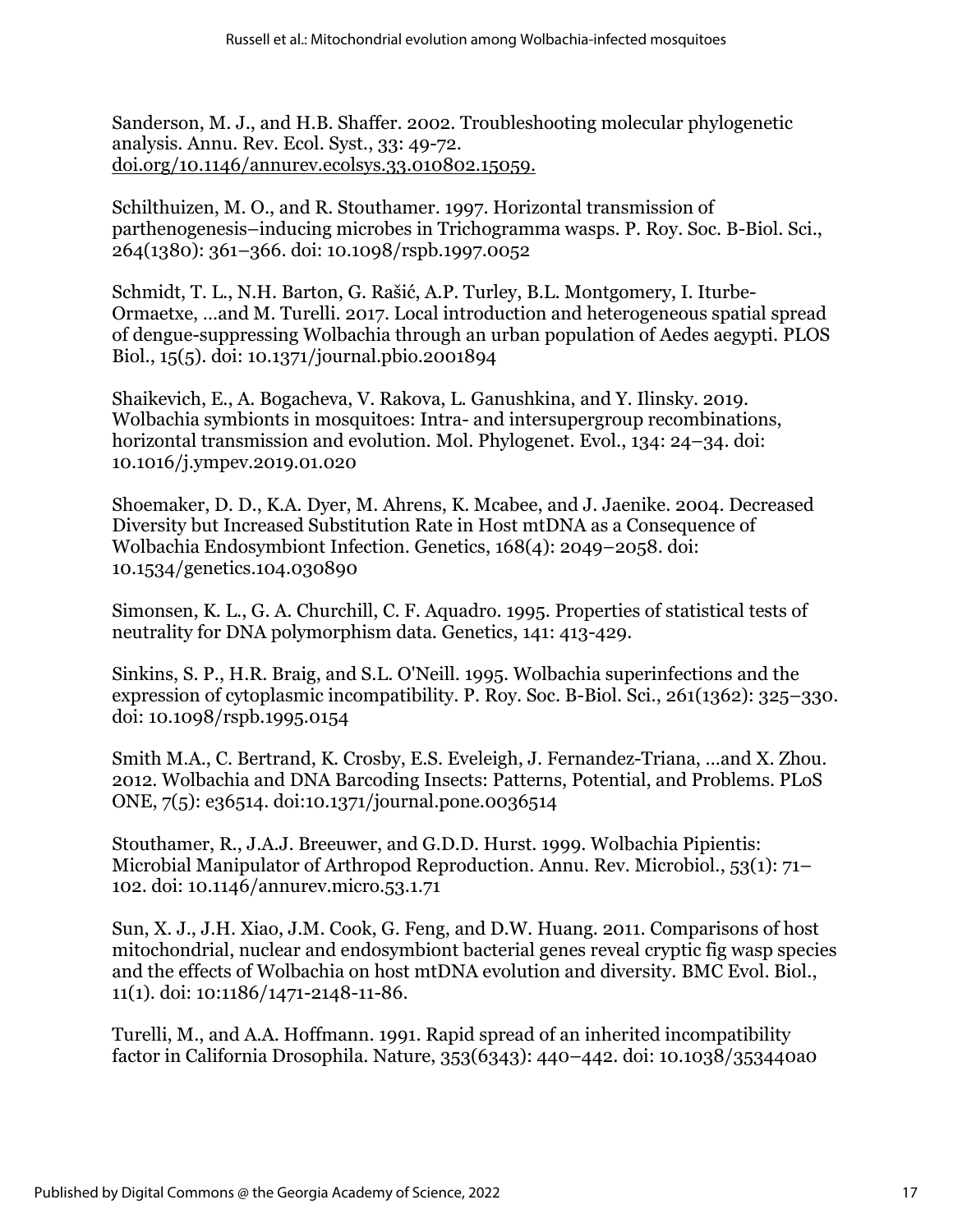Turelli, M., and A.A. Hoffmann. 1995. Cytoplasmic Incompatibility in Drosophila simulans: Dynamics and Parameter Estimates from Natural Populations. Genetics, 140: 1319-1338.

Turelli, M., A.A. Hoffmann, and S.W. McKechnie. 1992. Dynamics of Cytoplasmic Incompatibility and mtDNA Variation in Natural *Drosophila simulans*  populations. Genetics, 132: 713-723.

Turelli, M., B.S. Cooper, K.M. Richardson, P.S. Ginsberg, B. Peckenpaugh…and A.A. Hoffmann. 2018. Rapid global spread of wRI-like Wolbachia across multiple Drosophila. Current Biology, 28: 963-971. https://doi.org/10.1016/j.cub.2018.02.015

Werren, J. H., W. Zhang, and L.R. Guo. 1995. Evolution and phylogeny of Wolbachia: reproductive parasites of arthropods. P. Roy. Soc. B-Biol. Sci., 261(1360): 55–63. doi: 10.1098/rspb.1995.0117

Werren, J. H., L. Baldo, and M.E. Clark. 2008. Wolbachia: master manipulators of invertebrate biology. Nat. Rev. Microbiol., 6(10): 741–751. doi: 10.1038/nrmicro1969

Whitworth, T., R. Dawson, H. Magalon, and E. Baudry. 2007. DNA barcoding cannot reliably identify species of the blowfly genus Protocalliphora (Diptera: Calliphoridae). P. Roy. Soc. B-Biol. Sci., 274(1619): 1731–1739. doi: 10.1098/rspb.2007.0062

Xi, Z., C.C. Khoo, and S.L. Dobson. 2005. Wolbachia Establishment and Invasion in an Aedes aegypti Laboratory Population. Science, 310(5746): 326–328. doi: 10.1126/science.1117607

Yen, J. H., A. R. Barr. 1973. The etiological agent of cytoplasmic incompatibility in *Culex pipiens*. J. Invertebr. Pathol., 22(3): 242-250.

Zhou, W., F. Rousset, and S. O'Neill. 1998. Phylogeny and PCR–based classification of Wolbachia strains using wsp gene sequences. P. Roy. Soc. B-Biol. Sci., 265(1395): 509– 515. doi: 10.1098/rspb.1998.0324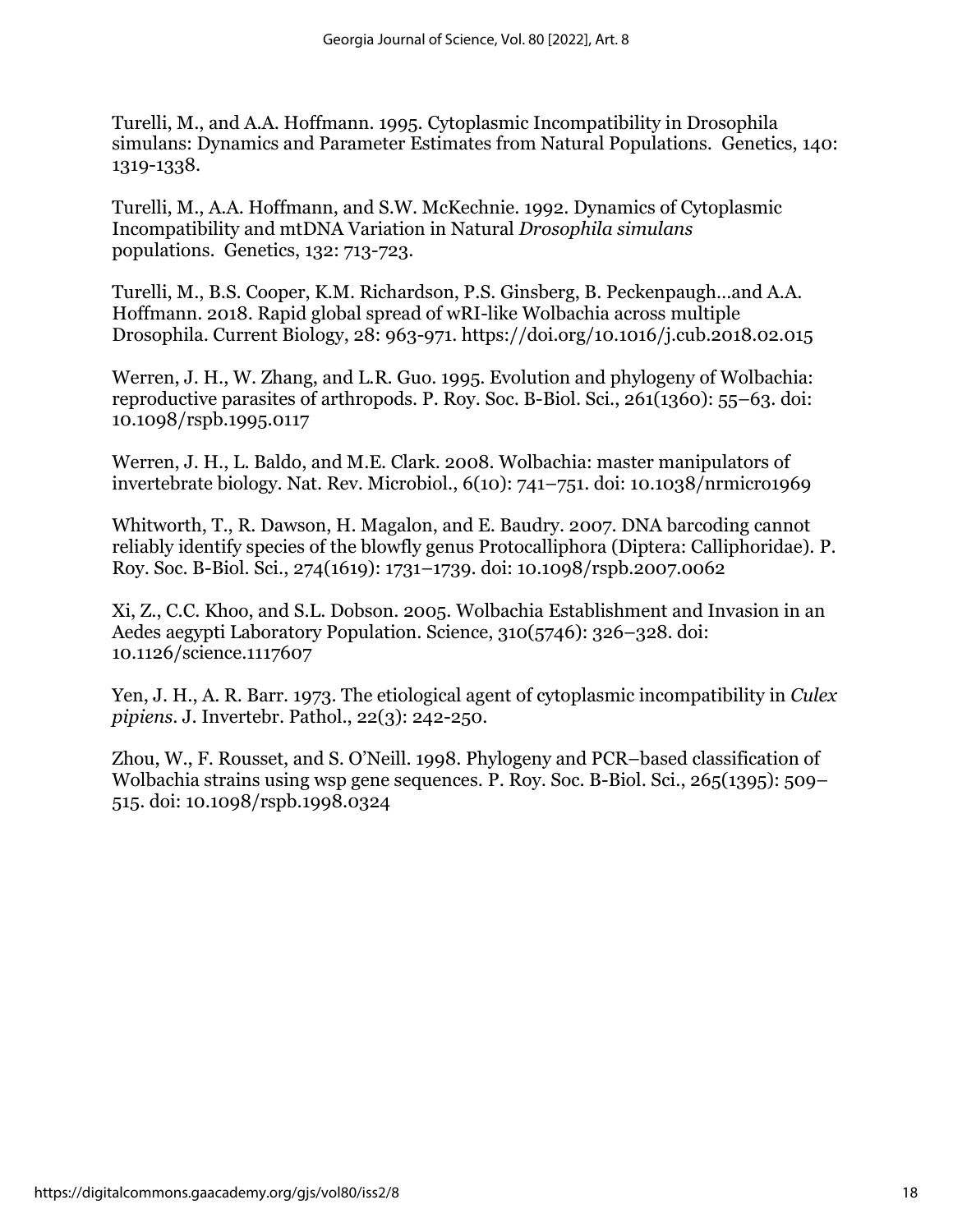# **Supplemental information**

Discordant cytoplasmic-nuclear phylogenies associated with *Wolbachia* infection

Russell, J.E., M. Saum, R. Williams

| <b>Supp. Table 1.</b> Primer sequences for gene regions used for analyses are shown below. |  |  |  |  |  |
|--------------------------------------------------------------------------------------------|--|--|--|--|--|
|--------------------------------------------------------------------------------------------|--|--|--|--|--|

| Gene            |            | Primer sequence                         |
|-----------------|------------|-----------------------------------------|
| CO <sub>1</sub> | <b>HCO</b> | 5'TAA ACT TCA GGG TGA CCA AAA AAT CA-3' |
|                 | <b>LCO</b> | 5'-GGT CAA CAA ATC ATA AAG ATA TTG G-3' |
| 16S             | 99F        | 5'-TTG TAG CCT GCT ATG GTA TAA CT-3'    |
|                 | 994R       | 5'-GAA TAG GTA TGA TTT TCA TGT-3'       |
| coxA            | coxAF      | 5'-TTG GRG CRA TYA ACT TTA TAG-3'       |
|                 | coxAR      | 5'-CTA AAG ACT TTK ACR CCA GT -3'       |
| $q$ at $B$      | gatBF      | 5'-GAK TTA AAY CGY GCA GGB GTT -3'      |
|                 | gatBR      | 5'-TGG YAA YTC RGG YAA AGA TGA -3'      |
| ITS2            | 5.8S       | 5'-ATC ACT CGG CTC GTG GAT CG -3'       |
|                 | 28S        | 5'-ATG CTT AAA TTT AGG GGG TAG TC -3'   |

**Supp Table 2.** Mosquito species samples collected for gene sequence analyses, including number of individuals tested and presence/absence (+/-) of detected Wolbachia infection. **All collected individuals from** *Wolbachia* **positive species tested positive for infection.** 

| <b>Genus / Species</b>   | No. tested Infection |          |
|--------------------------|----------------------|----------|
| <b>Aedes vexans</b>      | 15                   |          |
| <b>Aedes albopictus</b>  | 31                   | $\pm$    |
| Aedes japonicus          | 1                    |          |
| Coquillettidia           | 1                    | $^{+}$   |
| perturbans               |                      |          |
| Culex erraticus          | 5                    |          |
| Culex                    | 5                    | ┿        |
| pipiens/quinquefaciatus  |                      |          |
| <b>Culex restuans</b>    | 1                    | $\,{}^+$ |
| <b>Culex salinarius</b>  | 1                    | $\div$   |
| Ochleratatus triseriatus | $\overline{2}$       |          |
| Psorophora howardii      | 1                    |          |
| Psorophora ferox         | 3                    |          |
| Anopheles punctipennis   | 7                    |          |
| Anopheles rangeli        | 1                    |          |
| Uranotaenia sapphirina   | 1                    |          |